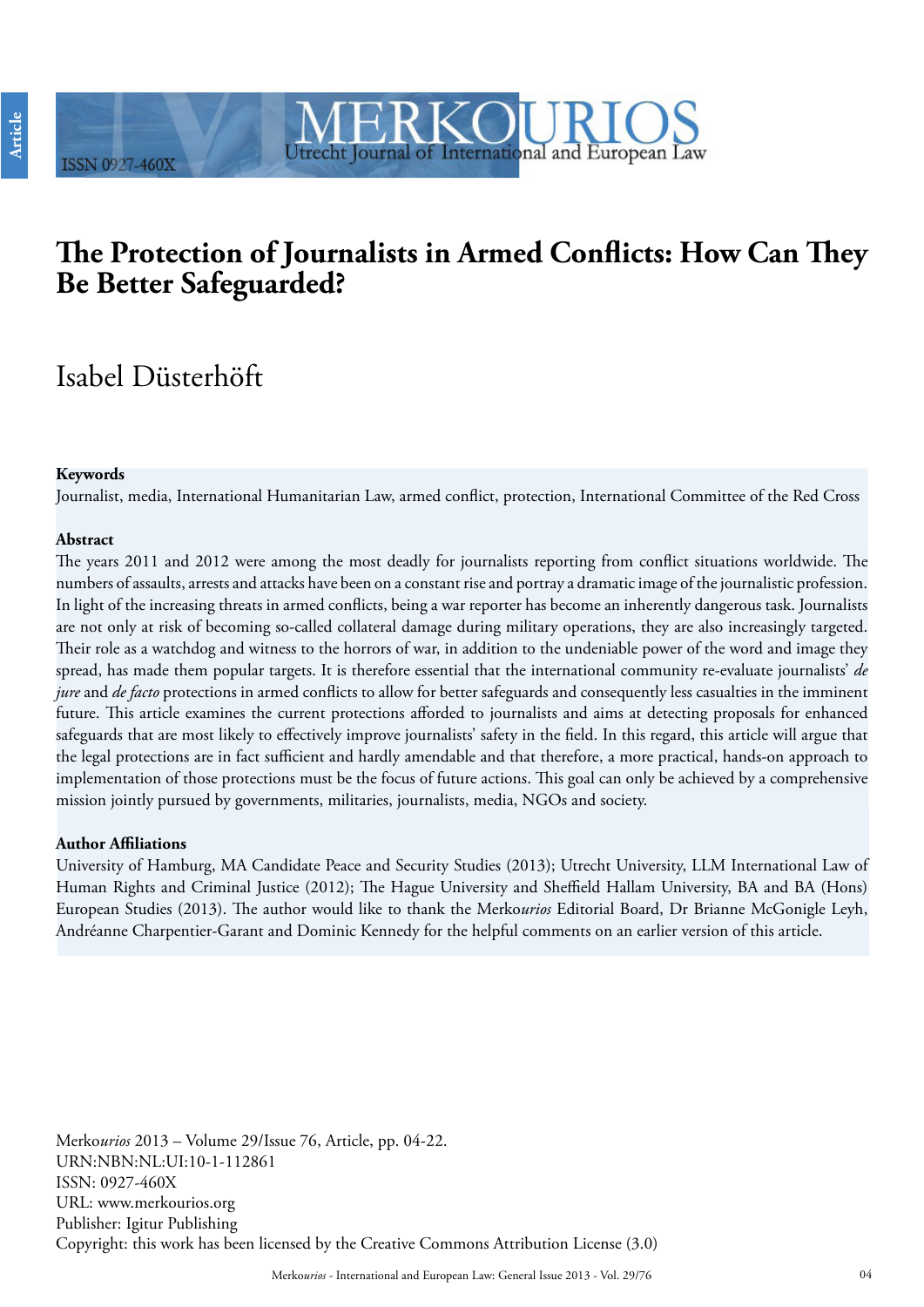**Case Note Article**

Article

*War reporting is inherently dangerous. Indeed, it could arguably be one of the most dangerous occupations in the world. Still, out of sense of professional duty, many journalists and media professional[s] make the courageous choice to go to conflict zones, so as to tell the world about the stories of armed conflicts and the human cost they entail. Amidst the so-called 'fog of war', they play a vital role in keeping the world informed and ensuring that our responses are based on the facts and truths unfolding on the ground.1*

This statement accurately illustrates that in times of armed conflict, be it international or non-international, the media's surveillance role and their importance in informing the population are enhanced.<sup>2</sup> This is mainly due to the fact that during war,<sup>3</sup> a functioning civil society that critically monitors the behaviour of the government and military is often absent.<sup>4</sup> The media is the main, if not the sole, transmitter of information on breaches of international security<sup>5</sup> and the primary medium through which people gain a clear picture of a (distant) situation.<sup>6</sup> This essential role makes the media one of the most powerful tools in waging war. As NewsWatch Canada's Co-Director Robert A. Hackett stated, '[i]n war time, media are not mere observers but simultaneously a source of intelligence, a combatant, a weapon, target, and a battlefield'.7

As a consequence of this, conflicts and media enjoy an intricate and mutual relationship.<sup>8</sup> Reporting on armed conflict, and doing so exclusively, is highly profitable. Further, news coverage of war can function as an effective propaganda strategy to obtain a competitive advantage.<sup>9</sup> Due to the media's power in influencing the audience's opinion, media personnel<sup>10</sup> are often hindered from executing their scrutinising and educative roles. Not only are they frequently bound by regulations from their own media outlet, but also by strict guidelines from their national government or the government of the country they are reporting from.<sup>11</sup> Freedom of expression and information, which are the foundation of democracy and among the most essential human rights,12 are frequently under threat, as the fear of the power of words and images drastically limits journalists' leeway to report.<sup>13</sup>

Thus, a close link between the protection of journalists and the maintenance of freedom of expression can be detected.<sup>14</sup> In fact, it could be argued that targeting journalists is a direct attack against freedom of expression and hence against democracy.<sup>15</sup> As Koïchiro Matsuura, Director-General of the United Nations Educational, Scientific and Cultural Organisation ('UNESCO'), highlighted, '[e]very aggression against a journalist is an attack on our most fundamental freedoms. Press freedom and freedom of expression cannot be enjoyed without basic security'.16

3 The terms 'war' and 'armed conflict' are used interchangeably.

<sup>1</sup> K Kang, 'Opening Remarks by Ms. Kyung-wha Kang Deputy High Commissioner for Human Rights at the panel discussion on the protection of journalists in armed conflict' (14th session of the Human Rights Council, Geneva) (OHCHR, 4 June 2010) <http://www.ohchr.org/en/NewsEvents/Pages/DisplayNews. aspx?NewsID=10108&LangID=e> accessed 23 May 2012.

<sup>2</sup> This function of the media is often referred to as the 'fourth estate'. See D Dadge, *The War in Iraq and Why the Media Failed Us* (Praeger 2006) 1.

<sup>4</sup> S Kagan and H Durham, 'The Media and International Humanitarian Law: Legal Protections for Journalists' (2010) 16 Pacific Journalism Review 96, 96-97.

<sup>5</sup> I Detter, *The Law of War* (2nd edn, Cambridge University Press 2000) 323; A Kupfer-Schneider, 'International Media and Conflict Resolution: Making the Connection' (2009) 93 Marquette Law Review 1, 6; A Mukherjee, 'Protection of Journalists under International Humanitarian Law' (1995) 17 Communications and the Law 27, 28.

<sup>6</sup> See BA Taleb, *The Bewildered Herd: Media Coverage of International Conflicts and Public Opinion*, (iUniverse Inc 2004).

<sup>7</sup> RA Hackett, 'Journalism versus Peace? Notes on a Problematic Relationship' (2007) 2 Global Media Journal: Mediterranean Edition 47, 48.

<sup>8</sup> SL Carruthers, *The Media at War* (2nd edn, Palgrave Macmillan 2011) 1, 5.

<sup>9</sup> HD Laswell, *Propaganda Technique in the World War* (Peter Smith 1927); JM Lisosky and JR Henrichsen, *War on Words: Who Should Protect Journalists* (Praeger 2011) xix; G Spencer, *The Media and Peace: From Vietnam to the 'War on Terror'* (Palgrave Macmillan 2005); Taleb (n 6).

<sup>10</sup> Defined by the Committee of Ministers of the Council of Europe in *Recommendation No. 4* as 'covering all representatives of the media, namely all those engaged in the collection, processing and dissemination of news and information including cameramen and photographers, as well as support staff such as drivers and interpreters.'

<sup>11</sup> See eg H Tumber and J Palmer, *Media at War: The Iraq Crisis* (SAGE Publications Ltd 2004, reprint 2006).

<sup>12</sup> Enshrined in International Covenant on Civil and Political Rights (adopted 16 December 1966, entered into force 23 March 1976) 999 UNTS 171 (ICCPR) art 19; European Convention for the Protection of Human Rights and Fundamental Freedoms, as amended by Protocols Nos 11 and 14 (adopted 4 November 1950, entered into force 3 September 1953) art 10; Lisosky and Henrichsen, *War on Words* (n 9) xx; G Verschingel, 'Towards a Better Protection for Journalists in Armed Conflicts' (2008/9) 45 Jura Falconis 435.

<sup>13</sup> Detter (n 5) 323; MD Kirkby and LJ Jackson, 'International Humanitarian Law and the Protection of Media Personnel' (1986) 9 University of New South Wales Law Journal 1.

<sup>14</sup> C Zanghì, 'The Protection of Journalists in Armed Conflicts' in PA Fernández-Sánchez (ed), *The New Challenges of Humanitarian Law in Armed Conflicts* (Martinus Nijhoff Publishers 2005) 146.

<sup>15</sup> JM Lisosky and JR Henrichsen, 'Don't Shoot the Messenger: Prospects for Protecting Journalists in Conflict Situations' (2009) 2 Media, War & Conflict 129; JM Lisosky and JR Henrichsen, *War on Words* (n 9) xviii.

<sup>16</sup> UNESCO, 'Press Freedom – Safety of Journalists and Impunity' (2008) 4.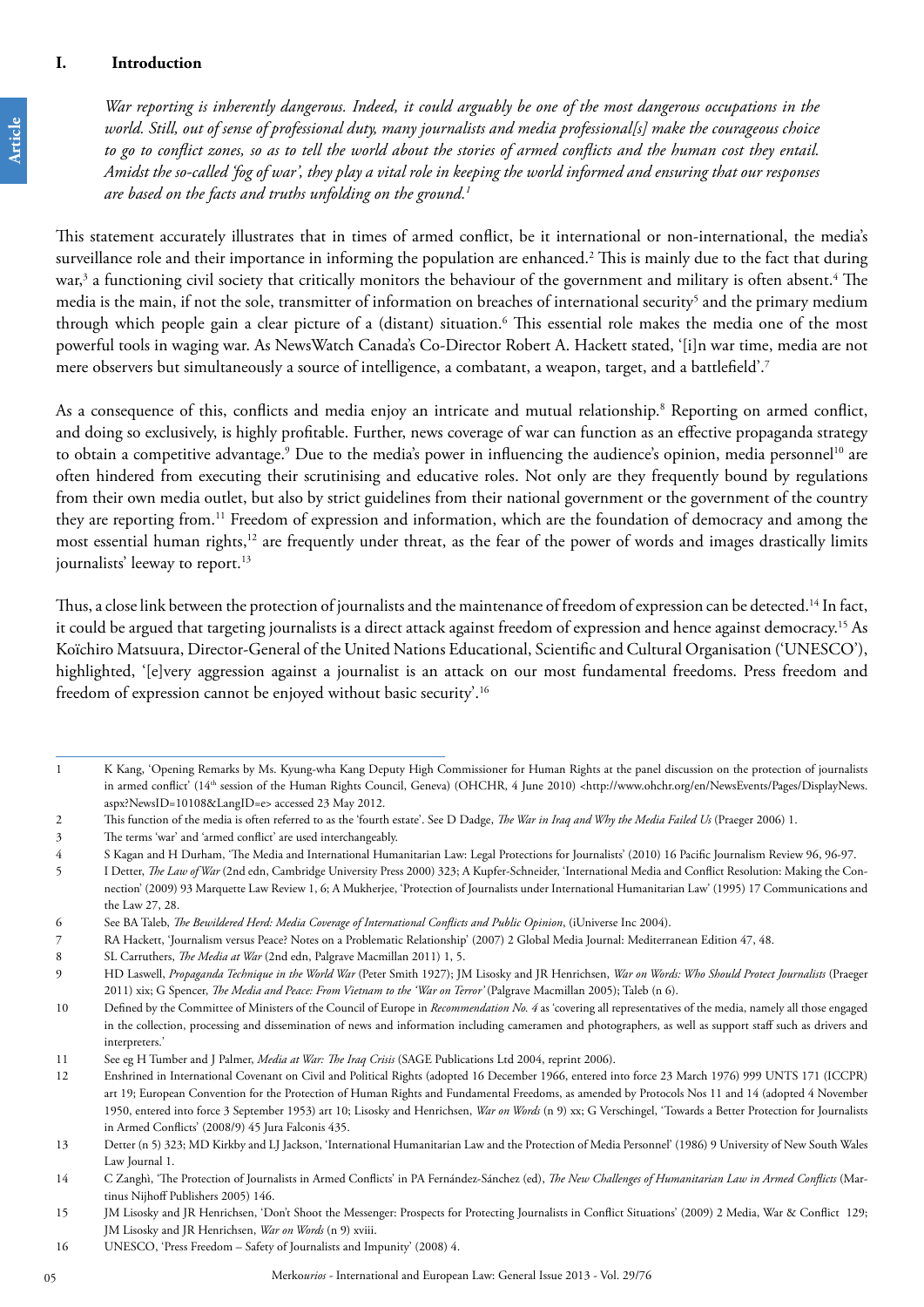Regardless of their essential role and responsibility, the number of journalists who disappear, are threatened, arrested, mistreated and/or killed is on a constant rise.<sup>17</sup> It is not only the loss of lives as collateral damage during military operations that make journalists' jobs in conflicts so dangerous, but also targeted attacks, as well as the constant danger of being kidnapped, arrested or accused of espionage. The Committee to Protect Journalists ('CPJ') reported in 2011 that at least 46 journalists died due to their work.18 Seventeen died on dangerous assignments and eight in combat situations, mostly during the uprisings in the Arab world.19 The number of journalists imprisoned in 2011 reached its highest level since 1996, with 179 journalists being detained worldwide.<sup>20</sup> So far in 2012, nineteen journalists have already been killed in combat/crossfire, out of which seventeen have become victims of the Syrian conflict.<sup>21</sup> These statistics suggest that the numbers of killed and imprisoned journalists have been on a steady rise since 2003, with small decreases depending on the brisance of conflicts, and have reached peaks as high as a total of 74 casualties in 2009.<sup>22</sup> This is a trend that corresponds to the increasing dangers and difficulties that journalists face<sup>23</sup> and which is further illustrated by the fact that 35 per cent of all journalists killed covered stories related to wars and conflicts.<sup>24</sup>

In addition to the power of governments to control the media, journalists' assignments in armed conflicts are becoming increasingly dangerous due to two further and controversial factors: firstly, the ever developing and increasing technology used in war and secondly, the insatiable wants of the public to be provided with first-hand and close-up news stories around the clock.<sup>25</sup> War journalists are in the almost impossible situation where they have to try to please opposing interests of governments and demanding audiences, while attempting to stay safe from increasingly high-tech military attacks. Recognising this vital yet endangered role that journalists play in armed conflicts, the question arises whether journalists enjoy sufficient legal protection from dangers inherent to reporting on armed conflicts.

The main international legal regime governing the protection of journalists in wartime is the same that governs the law of armed conflict in general, international humanitarian law ('IHL').<sup>26</sup> Although IHL provides for the protection of journalists,<sup>27</sup> recent attacks on reporters in the wars in Afghanistan and Iraq as well as the conflicts in the Arab world have ignited discussions on whether this dangerous profession should be afforded special protection.

While the International Committee of the Red Cross ('ICRC'), which bases its work on the provisions of IHL, maintains that journalists are sufficiently protected by the Geneva Conventions ('GCs') and its Additional Protocols ('APs'),<sup>28</sup> a variety of international scholars and practitioners<sup>29</sup> claim instead that specific provisions are required to deter attacks and afford more protection. They are joined by international journalist non-governmental organisations ('NGOs') including: the CPJ, the International Federation of Journalists ('IFJ'), Reporters Without Borders ('RSF'), the Press Emblem Campaign ('PEC'), the

<sup>17</sup> HP Gasser, 'The Journalist's Right to Information in Time of War and on Dangerous Missions' (2003) 6 Yearbook of International Humanitarian Law 367; B Saul, 'The International Protection of Journalists in Armed Conflict and Other Violent Situations' (2008) 14 Australian Journal of Human Rights 99; see also the statistics of the CPJ; 'Protecting the Witnesses' (2012) 2 The Magazine of the International Red Cross and Red Crescent Movement (*Red Cross*), <http://www. redcross.int/EN/mag/magazine2012\_2/4-9.html> accessed 3 October 2012.

<sup>18</sup> This only refers to the number of journalists whose motive for death has been proven.

<sup>19</sup> CPJ, *Attacks on the Press in 2011: A Worldwide Survey by the Committee to Protect Journalists* (CPJ 2011) 283-287.

<sup>20</sup> ibid 341-346.

<sup>21</sup> '19 Journalists Killed in Crossfire/Combat in 2012' (*CPJ*) <[http://www.cpj.org/killed/2012/in-combat.php>](http://www.cpj.org/killed/2012/in-combat.php) accessed 28 November 2012.

<sup>22</sup> This is mainly due to the great number of journalist deaths in the Philippines during a massacre in 2009. '59 Journalists Killed in 2012/Motive Confirmed' (*CPJ*) <https://cpj.org/killed/2012/> accessed 28 November 2012; see also RH Giles, 'An Emergent Neo-Journalism: The Decline and Renewal of News Media' (2010) XXXII Harvard International Review 36, 36-40; F Smyth, 'Murdering with Impunity: The Rise in Terror Tactics against News Reporters' (2010) XXXII Harvard International Review 41, 41-45.

<sup>23</sup> The number of national journalists killed in conflicts clearly outweighs the number of foreign journalists, with freelancers being the most common targets. See CPJ, '59 Journalists Killed in 2012' (n 22); CPJ, *Attacks on the Press in 2011* (n 19).

<sup>24</sup> '954 Journalists Killed Since 1992' (*CPJ*) [<http://www.cpj.org/killed/>](http://www.cpj.org/killed/) accessed 28 November 2012; see also the annual reports of the CPJ, RSF, INSI and IFJ. The number of journalist deaths, which may appear low in relation to the number of civilian deaths, is aggravated by their essential role as the fourth estate.

<sup>25</sup> See also Lisosky and Henrichsen, 'Don't Shoot the Messenger' (n 15) 130-131.

<sup>26</sup> This must be distinguished from other legal regimes such as human rights and national law that protect journalists during peace. D Fleck (ed), *The Handbook of International Humanitarian Law* (2nd edn, Oxford University Press 2008, reprint 2010) 1.

<sup>27</sup> Protocol Additional (I) to the Geneva Conventions of 12 August 1949, and relating to the Protection of Victims of International Armed Conflicts (adopted 8 June 1977, entered into force 7 December 1978) 1125 UNTS 3 (AP I), art 79.

<sup>28</sup> See survey by Y Dinstein (Rapporteur), '11ème Commission. Le Statut, les Droits et les Devoirs Internationaux des Journalistes Dûment Accrédités, dans un Contexte de Conflit Armé' (2009) 73 Annuaire de l'Institut de Droit International, Session de Naples, especially ICRC's representative, MVK Doermann; ICRC, 'Interview: How does International Humanitarian Law Protect Journalists in Armed-Conflict Situations?' (ICRC*,* 27 July 2010) [<http://www.icrc.org/eng/](http://www.icrc.org/eng/resources/documents/interview/protection-journalists-interview-270710.htm) [resources/documents/interview/protection-journalists-interview-270710.htm>](http://www.icrc.org/eng/resources/documents/interview/protection-journalists-interview-270710.htm) accessed 3 October 2012.

<sup>29</sup> A Balguy-Gallois, 'Protection des journalistes et des médias en période de conflit armé' (2004) 86 International Review of the Red Cross 853; H Fujita (IHL professor), B Lempen (UN Correspondent for the Swiss News Agency and Secretary-General of PEC), Judge F Pocar (International Criminal Tribunal for the Former Yugoslavia (ICTY), International Criminal Tribunal for Rwanda (ICTR), Human Rights Committee) quoted in Dinstein (n 28); G Robertson and A Nicol, *Media Law* (5th edn, Penguin 2008).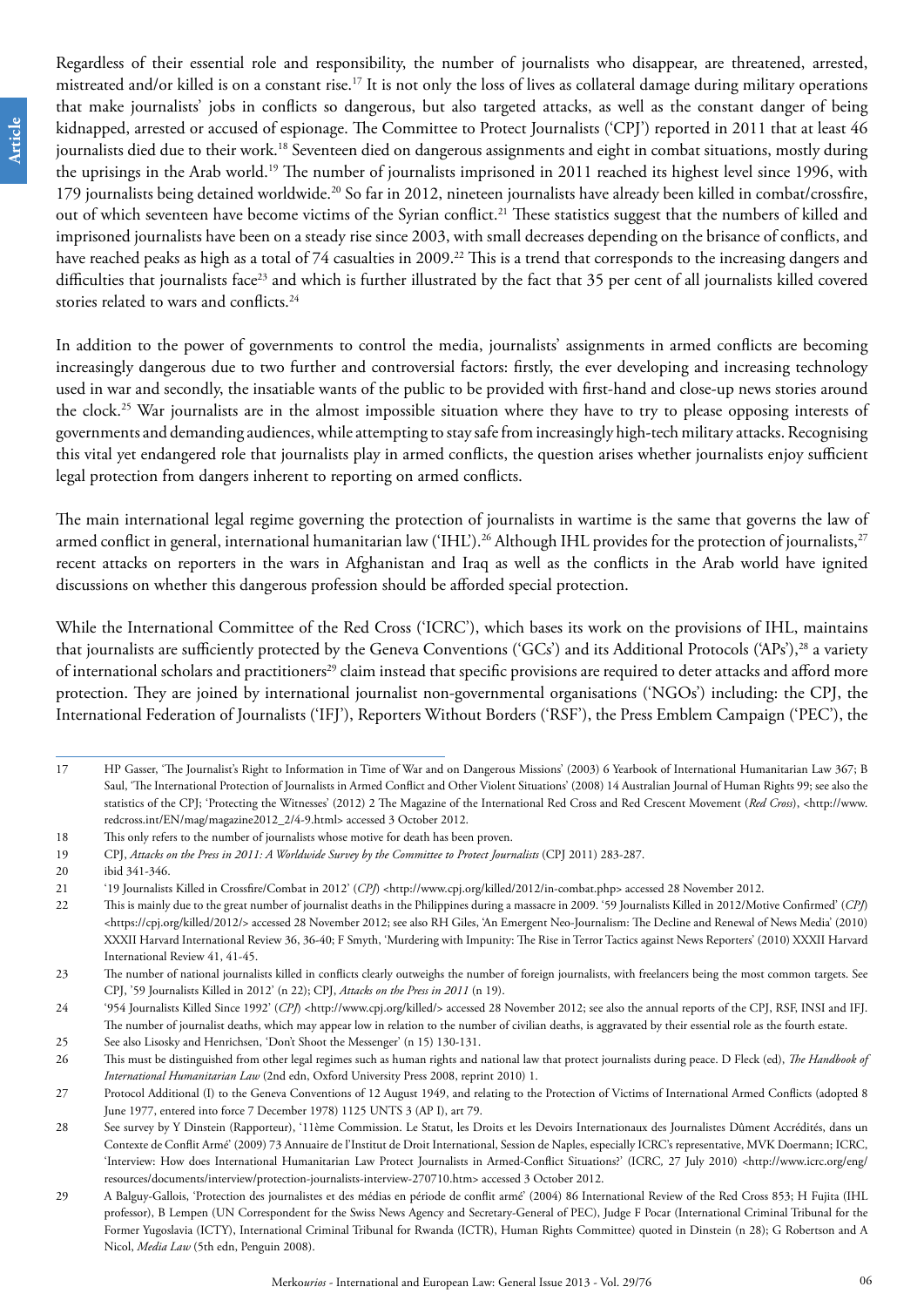International Press Institute ('IPI') and the International News Safety Institute ('INSI').30 These international players have created a variety of proposals and initiatives to afford better safeguards, such as: enhanced ratification of the APs; reinforced protection by international instruments; creation of a special status; facilitation of identification; inclusion as a specific war crime under international criminal law; and better mitigation, advocacy and education. With regard to these various approaches to improving journalists' protection, so far no consensus has been made on the most appropriate initiative.<sup>31</sup>

It is therefore this article's aim to discover an answer to the debate in relation to the most appropriate (legal) protection of journalists in armed conflicts, and to determine what future initiatives should receive the most support. After providing a short background to the genre of war reporting, this article analyses the current state of international law to determine whether the protective measures for journalists are adequate, whether special provisions would be favourable and how enhanced protection could look.32 In this regard, this article will argue that the *de jure* protections are in fact sufficient and hardly amendable. Hence, a more practical approach to enhanced implementation must be the focus of future actions to commonly engage governments, militaries, journalists, NGOs and societies worldwide.

The aim and approach taken by this article can be characterised as a theoretical as well as practical legal study, considering not only strictly legal arguments but also those that are related to the *de facto* implementation of the law. As this article focuses on the legal framework of IHL, the primary instruments considered are the GCs and APs. Additionally, noteworthy (legal) proposals for additional protection are introduced, next to drawing upon case law and commentaries interpreting the primary legal sources, academic literature and reliable current statistics on the protection of journalists.

#### **II. Journalists, Armed Conflict and the Genre of War Reporting**

#### *A. History and Basic Distinctions*

War reporting is a distinct type of journalism that has gained popularity over the past decades, while drastically changing its form and purpose to align with the rapidly shifting nature of wars worldwide. While journalists have covered wars as early as the Crimean War and American Civil War,<sup>33</sup> their engagement has increasingly professionalised, seeing a rise in the use of audio and visual means (World Wars I and II and the Vietnam War),<sup>34</sup> (real-time) TV reporting (Persian Gulf and Yugoslav wars)<sup>35</sup> and most recently, 24/7 news and cyber journalism (Afghanistan and Iraq wars),<sup>36</sup> as well as the involvement of local citizens in journalistic activities (Arab uprisings).37 The role of the journalist, from an observer to an actual 'member' of the conflict, and the involvement of the general population in journalistic activities has changed drastically. This is enhanced by the fact that wars are, today, not solely fought by means of war machinery but also by (dis)information and the control thereof – the phenomenon of information warfare. $38$ 

In relation to the greater proximity of journalists to the armed conflict, their increased exposure and the (sporadic) involvement of local citizens, it is important to distinguish between two types of occupational journalism: independent journalists and war correspondents.<sup>39</sup> Independent journalists are referred to as such because they are not officially sanctioned by the military

<sup>30</sup> PEC, 'Draft proposal for an International Convention to Strengthen the Protection of Journalists in Armed Conflicts and Other Situations Including Civil Unrest and Targeted Killings' (December 2007) <http://www.pressemblem.ch/4983.html> accessed 28 January 2013; RSF, 'Charter for the Safety of Journalists Working in War Zones or Dangerous Areas' (March 2002) <http://www.rsf.org/IMG/doc-1288.pdf> accessed 28 January 2013.

<sup>31</sup> Lisosky and Henrichsen, *War on Words* (n 9). Note that as many as over 50 stakeholders and journalists support the improvement and/or clarification of current protections for journalists.

<sup>32</sup> In focusing on IHL and solely dealing with physical protection of classical war journalists operating in the field, this article neglects other fields of law, mediaactive civilians and the protection of media equipment in the context of its analysis. Where human rights, international criminal law and national law considerations are applicable, such will be indicated in the text or footnotes.

<sup>33</sup> William Howard Russell is considered the first modern war reporter. See A Lambert, 'The Crimean War' *BBC* (London, 29 March 2011) <[http://www.bbc.co.uk/](http://www.bbc.co.uk/history/british/victorians/crimea_01.shtml) [history/british/victorians/crimea\\_01.shtml](http://www.bbc.co.uk/history/british/victorians/crimea_01.shtml)> accessed 3 October 2012; LP Masur, 'The Special Correspondent' *The New York Times* (New York, 24 March 2011) [<http://opinionator.blogs.nytimes.com/2011/03/24/the-special-correspondent/>](http://opinionator.blogs.nytimes.com/2011/03/24/the-special-correspondent/) accessed 3 October 2012; D Randall, 'William Howard Russell' (*The Great Reporters*) [<http://www.greatreporters.co.uk/reporterswhrussell.htm](http://www.greatreporters.co.uk/reporterswhrussell.htm)> accessed 3 October 2012.

<sup>34</sup> Carruthers (n 8) 44-95.

<sup>35</sup> P Hammond, '"Humanitäre Intervention" und "Krieg gegen den Terror"' in M Löffelholz (ed), *Krieg als Medienereignis II: Krisenkommunikation im 21. Jahrhundert* (VS Verlag für Sozialwissenschaften 2004) 101-109; D Kellner, 'The Persian Gulf TV War Revisited' in S Allan and B Zelizer (eds), *Reporting War: Journalism in Wartime* (Routledge 2004) 136-154; Carruthers (n 8) 96-174.

<sup>36</sup> Allan and Zelizer (n 35); Carruthers (n 8) 209-252; Hammond (n 35) 109-115; H Tumber and F Webster, *Journalists Under Fire* (SAGE Publications Ltd, 2006).

<sup>37</sup> S Khamis and K Vaughn, 'Cyberactivism in the Egyptian Revolution: How Civic Engagement and Citizen Journalism Tilted the Balance' (2011) 14 Arab Media and Society; RSF, *Libya: The Birth of 'Free Media' in Eastern Libya* (RSF, 2011).

<sup>38</sup> As explained in Tumber and Webster, *Journalists under Fire* (n 36) 28-44.

<sup>39</sup> The term 'journalist' covers both types of reporters. One could further distinguish between national/foreign journalists, freelancers and possibly media-active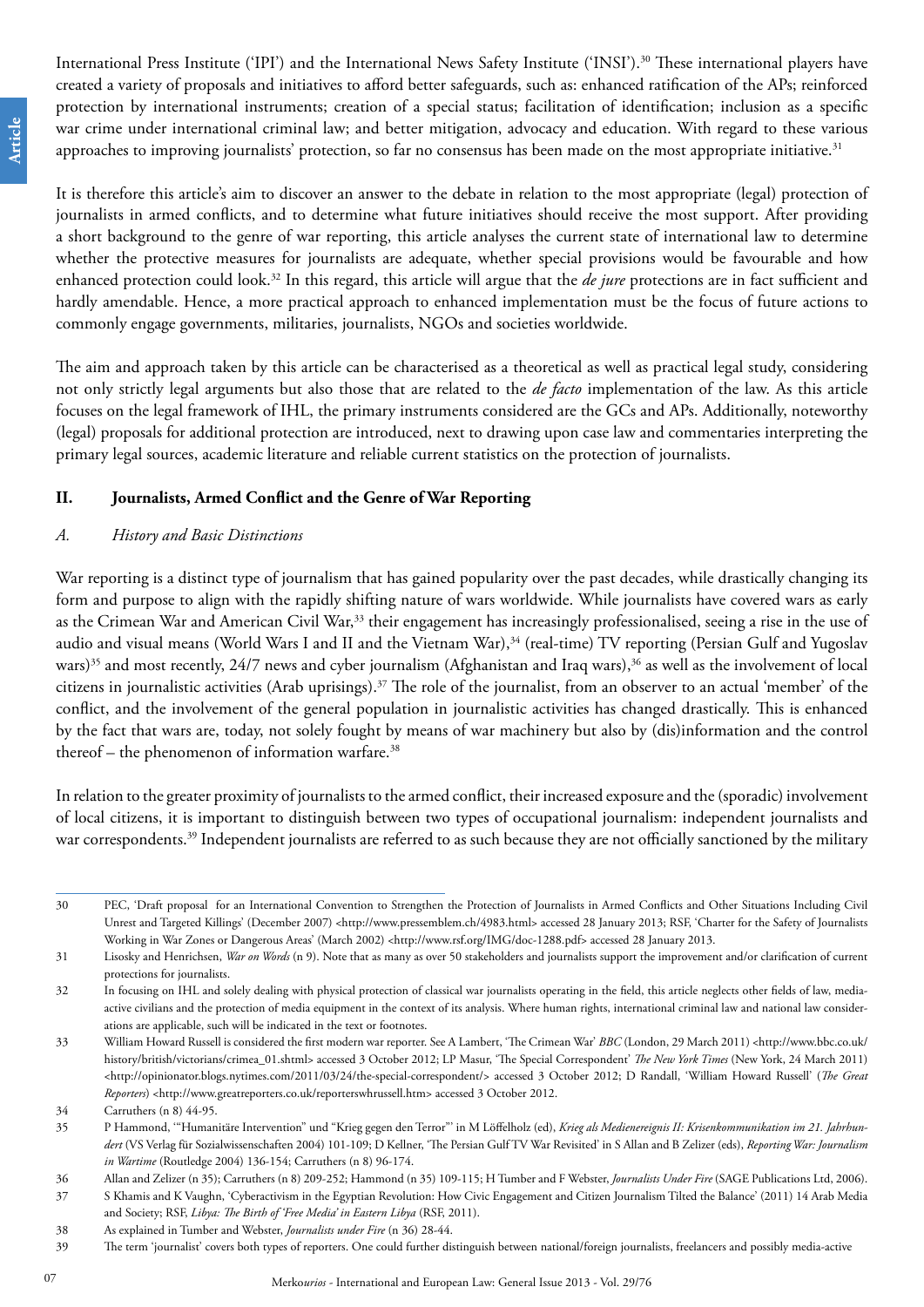or government, and operate 'independently' of these influences. They are defined as '[…] any correspondent, reporter, photographer, and their technical film, radio and television assistants who are ordinarily engaged in any of these activities as their principal occupation [...]'.<sup>40</sup> Thus, they are freelancers, stringers or part of a media organisation and known as 'unilaterals' in journalist jargon.<sup>41</sup>

War correspondents are defined as 'specialized journalist[s] who [are] present, with the authorization and under the protection of the armed forces of a belligerent, on the theatre of operations and whose mission is to provide information on events relating to ongoing hostilities' by the Dictionnaire de droit international public.<sup>42</sup> This definition is similar to that adopted in the United Nations Security Council's ('UNSC') Resolution 1738 and also mentioned in the Green Book of the British Armed Forces, specifically emphasising the need for accreditation.<sup>43</sup> This distinguishes them from independent journalists who are not officially authorised by their government and accredited by the military. A distinct type of war correspondents are those that are 'embedded' with the military, a term that has gained popularity since the beginning of the Iraq war in 2003 but that was already used during World War I.<sup>44</sup> Embedded reporting is defined as 'living, eating, moving in combat with the units that the journalist is attached to' by the Director of the embedding program in the United States, Victoria Clarke.<sup>45</sup>

Yoram Dinstein, International Law Professor Emeritus at Tel Aviv University and President of the UN Association of Israel, proposes a third category in addition to independent journalists and war correspondents, which he refers to as those journalists who are members of the armed forces and cover the war for military news organs.<sup>46</sup> In the context of this article, such journalists are simply considered to be members of the armed forces, in contrast to independent or accredited journalists, and hence fall under the category of combatants.<sup>47</sup>

With regard to the increasing local presence of journalists in conflict areas and the decreasing proximity between their work places and the frontline, it may be assumed that war reporting has become ever more dangerous. In fact, Phillip Knightley, an Australian journalist, states that '[i]t is safer to be a soldier these days than a war correspondent'.48 It is, therefore, essential to distinguish between traditional threats inherent to military operations and deliberate attacks on journalists.<sup>49</sup>

In many conflicts, journalists have been detained, injured or killed due to the fact that covering the frontline of conflicts is dangerous by its nature.<sup>50</sup> As the CPJ's statistics show, 173 journalists have been killed since 1992 'in crossfire/combat', seeing a drastic increase in the years that were marked by conflicts extensively reported on in the media.<sup>51</sup> One recent example is the death of Japanese video and photojournalist Mika Yamamoto, who was killed during clashes between Syrian government forces and rebels in Aleppo, Syria on 20 August 2012.52

However, even more frequently than becoming victims of dangers inherent to any type of armed conflict, journalists have become popular targets for murders and physical assaults, not least due to the growing power of the words and images which journalists produce.<sup>53</sup> In this context it is also interesting to note that according to CPJ's statistics, a great number of

civilians.

<sup>40</sup> Draft United Nations Convention on the Protection of Journalists Engaged in Dangerous Missions in Areas of Armed Conflict (1 August 1975) UN document A/10147, Annex 1, art 2(1) (Draft UN Convention);. These include freelancers and those being employed full-time by media outlets.

<sup>41</sup> Tumber and Webster, *Journalists under Fire* (n 36) 17.

<sup>42</sup> J Salmon (dir), *Dictionnaire de Droit International Public* (Bruylant, 2001) 275 [translated from French]. The ICTY initially defined war correspondents generally as 'individuals who, for any period of time, report (or investigate for the purposes of reporting) from a conflict zone on issues relating to the conflict', omitting the need for accreditation in *Prosecutor v Brdjanin and Talić* IT-99-36-AR73.9 (11 December 2002) paragraph 29.

<sup>43</sup> United Nations Security Council Resolution 1738 adopted at the 5613th meeting, 23 December 2006, SC/8929; United Kingdom Ministry of Defence, *The Green Book: MOD Working Arrangements with the Media* 7 paragraph 31; see also ICRC (n 28).

<sup>44</sup> R Keeble, 'Information Warfare in an Age of Hyper-Militarism' in Allan and Zelizer (n 35) 50; Gasser (n 17) 383-384; K Tuosto, 'The 'Grunt Truth' of Embedded Journalism: The New Media/Military Relationship' (2008) X Stanford Journal of International Relations 20*.*

<sup>45</sup> Quoted in MM Haigh and others, 'A Comparison of Embedded and Nonembedded Print Coverage of the U.S. Invasion and Occupation of Iraq' (2006) 11 The Harvard International Journal of Press/Politics 139, 140.

<sup>46</sup> Dinstein (n 28) 455.

<sup>47</sup> See Part III for consequences in relation to their protection as combatants.

<sup>48</sup> P Knightley quoted in Lisosky and Henrichsen, *War on Words* (n 9) 157.

<sup>49</sup> Balguy-Gallois (n 29) 37.

<sup>50</sup> See also Gasser (n 17) 367.

<sup>51</sup> See eg in 1999, 2003, 2004, 2007, 2009. See CPJ, '954 Journalists Killed Since 1992' (n 24).

<sup>52</sup> 'Mika Yamamoto' (*CPJ*) [<http://www.cpj.org/killed/](http://www.cpj.org/killed/)> accessed 3 October 2012; 'Japanese journalist killed covering fighting in Syria' *BBC* (London, 21 August 2012) [<http://www.bbc.co.uk/news/world-asia-19328199>](http://www.bbc.co.uk/news/world-asia-19328199) accessed 3 October 2012. Other famous incidents include the deaths of Marie Colvin and Gilles Jacquier in early 2012.

<sup>53</sup> Balguy-Gallois (n 29) 37; Detter (n 5) 323; Kirkby and Jackson (n 13) 1-2.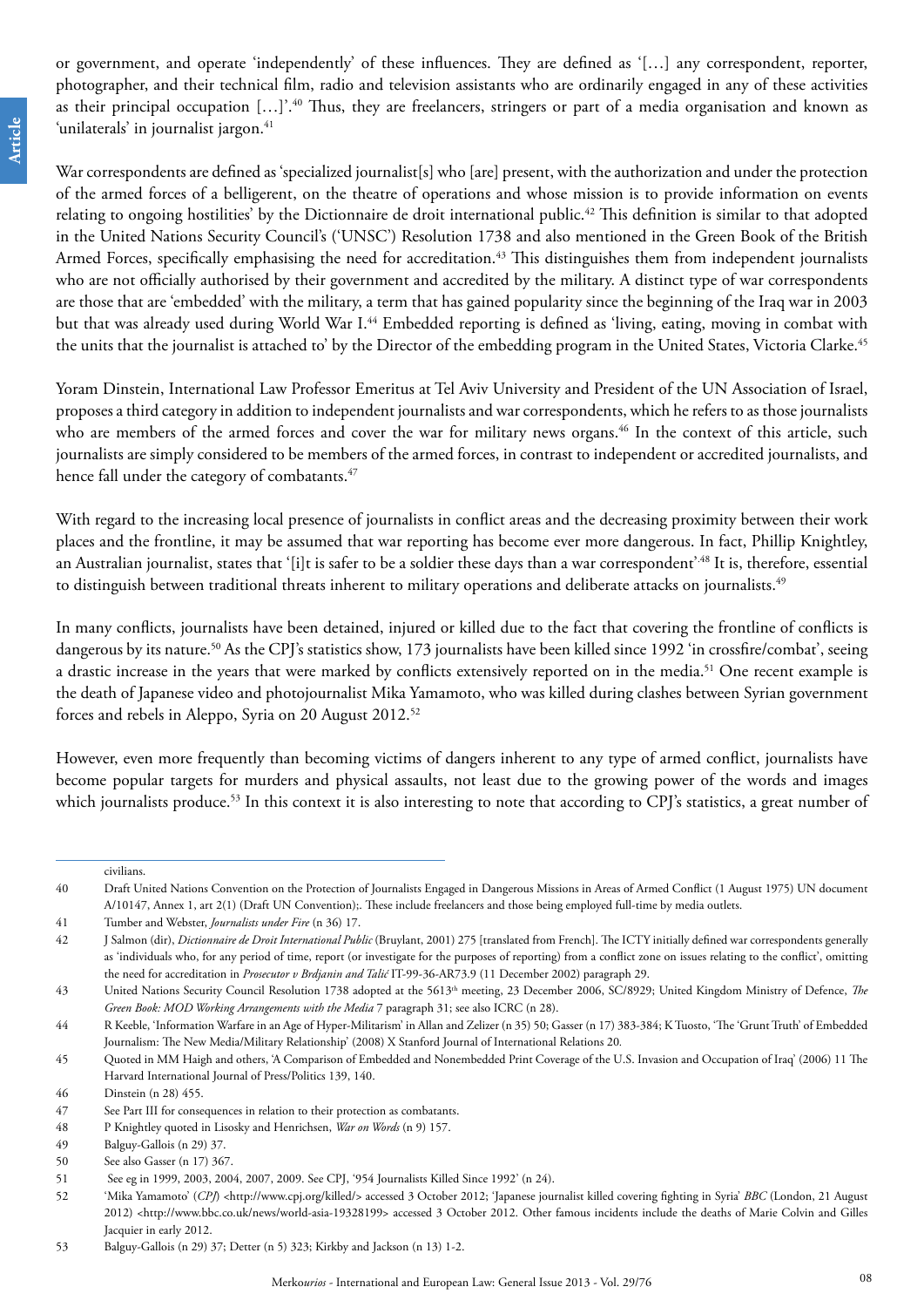**Case Note Article** Article journalist deaths are caused by government officials,<sup>54</sup> which speaks for the presumption that governments try to restrain the unfavourable effects of the media's power. The recent uprisings in Libya and Egypt in 2011 for example have shown that journalists are visibly more exposed to targeted physical assaults and detention. The CPJ recorded 160 attacks on journalists during the Egyptian uprisings,<sup>55</sup> 101 attacks on journalists and their facilities, as well as 50 cases of detention during the Libyan revolution.<sup>56</sup>

#### *B. International Concern for Protection*

In relation to these ever-growing dangers faced by journalists, who are essential in monitoring States' respect for the rights and wellbeing of their citizens, it must be noted that the concern for their protection can similarly be traced back as far as to the Crimean and American Civil War. This was initially focused on the protection of journalists accompanying the military as prisoners of war ('POW') and on the issuance of an identity card to attest for such.<sup>57</sup> Article 50 of the Lieber Code provided that citizens accompanying the army, such as reporters, should, if captured, be considered POWs.58 Similar provisions were subsequently integrated into the 1899 and 1907 Hague Convention on the Laws and Customs of War on Land (IV) under Article 13 as well as into the Prisoner of War GC of 1929 under Article 81.59 Independent journalists, however, were not afforded any protection under these initial provisions, not even in the original 1949 GCs.

In the 1970s and most notably during the Vietnam War, the international community concerned itself for the first time specifically with the physical protection of independent journalists.<sup>60</sup> On 9 December 1970, the United Nations General Assembly ('UNGA') adopted Resolution 2673 (XXV), directing the Economic and Social Council to draft a 'Convention on the Protection of Journalists Engaged in Dangerous Missions in Areas of Armed Conflict' through its Human Rights Commission.61 This resulted in the 1975 Draft UN Convention, which was, at the invitation of the UNGA, reviewed by the Diplomatic Conference on the Reaffirmation and Development of International Humanitarian Law applicable in Armed Conflicts (1974-1977). The *ad hoc* Working Group of Committee I of this conference considered that, instead of creating a separate convention resulting in a special status for journalists, the protection should rather be incorporated into existing IHL instruments. Finally, after approval of the UNGA, this lead to the inclusion of Article 79 AP I, a specific provision relating to journalists, which, however, does not afford special protections.<sup>62</sup>

The wars in Yugoslavia, Iraq and Afghanistan initiated fresh discussions on how to better protect journalists, which resulted in various proposals from the international community, including: RSF's *Charter for the Safety of Journalists Working in War Zones or Dangerous Areas* (2002);63 the *Geneva Declaration on Actions to Promote Safety and Security of Journalists and Media in Dangerous Situations* (2004);<sup>64</sup> UNSC *Resolution 1738* (2006);<sup>65</sup> UNESCO's *Berlin Declaration* (2000)<sup>66</sup> and *Medellin Declaration on Securing the Safety of Journalists and Combating Impunity* (2007);67 and PEC's *Draft Convention to Strengthen*  the Protection of Journalists in Armed Conflicts and Other Situations Including Civil Unrest and Targeted Killings (2007).<sup>68</sup>

<sup>54</sup> CPJ, '954 Journalists Killed Since 1992' (n 24).

<sup>55</sup> 'Attacks on the Press in 2011: Egypt' (*CPJ*) [<http://cpj.org/2012/02/attacks-on-the-press-in-2011-egypt.php](http://cpj.org/2012/02/attacks-on-the-press-in-2011-egypt.php)> accessed 3 October 2012.

<sup>56 &#</sup>x27;Attacks on the Press in 2011: Libya' (*CPJ*) <[http://cpj.org/2012/02/attacks-on-the-press-in-2011-libya.php>](http://cpj.org/2012/02/attacks-on-the-press-in-2011-libya.php) accessed 3 October 2012.

<sup>57</sup> Kirkby and Jackson (n 13) 6. The 1949 GCs did not contain the requirement that war correspondents had to be in possession of a certificate to be protected by POW status, recognising the possibility of losing such a card during armed conflict. See Mukherjee, 'Protection of Journalists under International Humanitarian Law' (n 5) 30. The idea of establishing an identity card for journalists was already addressed at the 1927 Conference of Press Experts in Geneva. See League of Nations, *Conference of Press Experts* (1927) Doc A.34.

<sup>58</sup> US War Department, 'Instructions for the Government of Armies of the United States in the Field (Lieber Code 1863)' in *The War of the Rebellion: A Compilation of the Official Records of the Union and Confederate Armies* (Government Printing Office, 1899) Series III, Volume 3 148-164.

<sup>59</sup> Hague Convention (IV) respecting the Laws and Customs of War on Land (18 October 1907 entered into force 26 January 1910) (revised versions of the 1899 original) (Hague Convention IV); Geneva Convention relative to the Treatment of Prisoners of War (27 July 1929 entered into force 19 June 1931).

<sup>60</sup> Gasser (n 17) 370. The international Congresses of the Press in Chicago and Belgium in 1893 and 1894 focused on the freedom of the press and the improvement of working conditions.

<sup>61</sup> Draft UN Convention (n 40) Annex 1; see the Final Act of the Official Records of the Diplomatic Conference on the Reaffirmation and Development of International Humanitarian Law Applicable in Armed Conflicts Vol X 75.

<sup>62</sup> Only the Waleed Sadi Report in 1990 and the Mac Bride Commission Report in 1977 treated the issues of special protection, but did not result in additional legal instruments. See D Howard, 'Remaking the Pen Mightier than the Sword: an Evaluation of the Growing Need for the International Protection of Journalists' (2001/2) 30 Georgia Journal of International and Comparative Law 505.

<sup>63</sup> RSF, 'Charter for the Safety of Journalists' (n 30).

<sup>64</sup> 'Geneva Declaration on Actions to Promote Safety and Security of Journalists and Media in Dangerous Situations, Meeting organised by PEC' (20-21 September 2004) <http://www.ifj.org/assets/docs/248/107/526ddf8-ce1186b.pdf> accessed 28 January 2013.

<sup>65</sup> Res 1738 (n 43).

<sup>66</sup> UNESCO, 'Berlin Declaration: Journalists in Danger – How can we help?' (6 November 2000).

<sup>67</sup> UNESCO, 'Medellin Declaration on Securing the Safety of Journalists and Combating Impunity' (3-4 May 2007).

<sup>68</sup> PEC, 'Draft proposal for an International Convention' (n 30).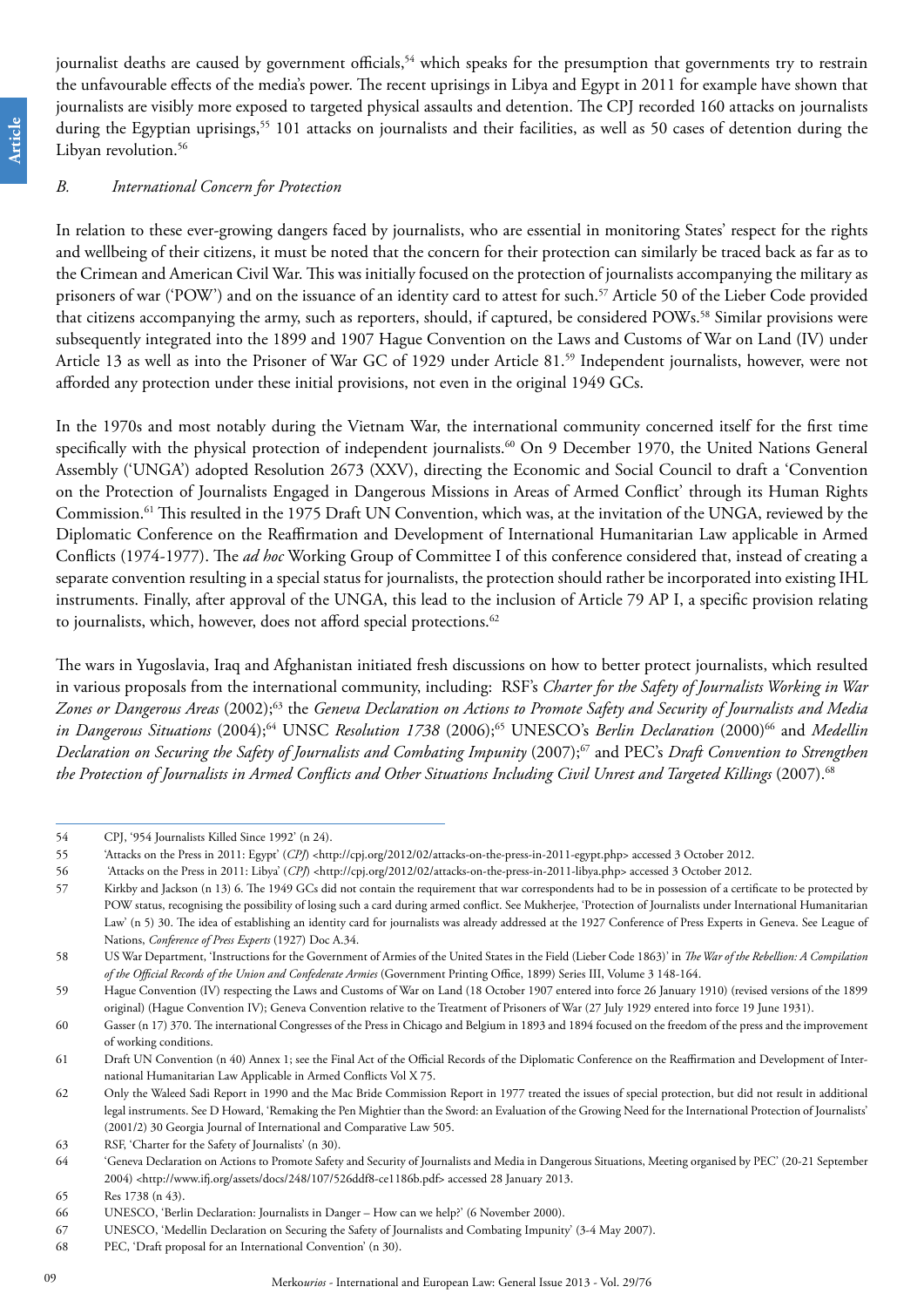It is noteworthy that instead of resulting in a unified and coherent approach to the issue, the international concern brought about a variety of individual and rarely binding initiatives. The most common and possibly sole mutual characteristics are the call for a reaffirmation of IHL and the call upon States to ratify the APs.<sup>69</sup> This confirms the significance of IHL in the protection of journalists in armed conflicts.

#### **III. Protection of Journalists under International Humanitarian Law**

General protective principles and the protection of journalists are part of the *jus in bello* or IHL*,* 70 which comprises a set of rules 'designed to regulate the treatment of the individual – civilian or military, wounded or active' 71 in armed conflicts. IHL applies the principle of distinction<sup>72</sup> and hence protects combatants<sup>73</sup> and civilians<sup>74</sup> differently. This is of importance when analysing the protection of journalists, which will be outlined in the following section. Additionally, IHL recognises persons attached to the armed forces as a special group of protected persons.

It is important to note that next to IHL, human rights law is also applicable to armed conflicts, even though most provisions can be derogated from during war and have inherent limitations. In case of conflicting and/or disharmonious provisions of IHL and human rights, IHL is to be regarded as *lex specialis* in times of armed conflict.75 Thus, in such cases IHL, as the specific law in armed conflicts, overrides human rights as the general law or *lex generalis*. 76

#### *A. Protection Relative to Attacks*

The main and most important IHL Article explicitly referring to the protection of journalists in international armed conflicts ('IACs') is Article 79 AP I, which was included as a specific provision relating to journalists in the body of IHL.<sup>77</sup> It provides that journalists engaged in dangerous professional missions in areas of armed conflict, whether independent journalists or war correspondents accompanying the armed forces, are to be considered as civilians within the meaning of Article 50(1) AP I. Thus, attacks on journalists are strictly prohibited under IHL. Journalists are afforded the whole set of protections relative to civilians, including under Articles 51 and 57 AP I78 and GC IV.79 This is, however, only the case unless and for as long as they do not take any action adversely affecting their status as civilians, as outlined in Article 79(2) AP I.<sup>80</sup> As soon as they take direct part in hostilities they lose their protection under this Article.<sup>81</sup> Journalists have a duty to not engage in any actions adverse to their status of civilians and may be held accountable for acts of perfidy pursuant to Article 37(1)(c) AP I and for spying pursuant to Article 46 AP I.<sup>82</sup>

<sup>69</sup> Most proposals also emphasise the duty to investigate, prosecute and punish crimes committed on journalists.

<sup>70</sup> Fleck (n 26) 1.

<sup>71</sup> ibid 11. Today, IHL is mainly made up of the GCs and their APs. The GCs are universally ratified and hence applicable worldwide. Most provisions in AP I are considered customary international law and are therefore universally applicable. Additionally, basic rules of IHL are considered *jus cogens,* rendering any other set of rules conflicting with IHL automatically void. See Fleck (n 26); Dinstein (n 28) 454-455; TD Gill and D Fleck (eds), *The Handbook of the International Law of Military Operations* (Oxford University Press, 2010). Customary international humanitarian law is summarised by the ICRC and Cambridge University Press in an online database and in JM Henckaerts and L Doswald-Beck, *Customary International Humanitarian Law Volume I: Rules* and *Volume II: Practice Parts 1 and 2* (ICRC and Cambridge University Press 2005).

<sup>72</sup> The principle of distinction derives from the fact that IHL is a compromise between military objectives and human necessity. It refers to the requirement of distinguishing between military objectives/combatants and civilian objects/non-combatants, providing for a limited war. AP I, art 48; Protocol Additional (II) to the Geneva Conventions of 12 August 1949, and relating to the Protection of Victims of Non-International Armed Conflicts (adopted 8 June 1977, entered into force 7 December 1978) 1125 UNTS 609 (AP II) art 13(2)-(3); Henckaerts and Doswald-Beck (n 71) Volume I and Volume II, Rules 1, 6 and 7; Fleck (n 26) 37; Gill and Fleck (n 71) 52; Balguy-Gallois (n 29) 48.

<sup>73</sup> AP I, art 43(2).

<sup>74</sup> AP I, art 50.

<sup>75</sup> *Legality of the Threat or Use of Nuclear Weapons* (Advisory Opinion) [1996] ICJ Rep para 25.

<sup>76</sup> The legal maxim reads: *lex specialis derogat legi generali*. Although not the focus of this article, relevant references to human rights will be indicated in the text and/ or footnotes.

<sup>77</sup> This Article was adopted by consensus and hence no reservations have been made.

<sup>78</sup> According to Article 51 AP I, civilians may not be made targets of military attacks or reprisals, shall enjoy general protection and may not be subjected to threats of violence. It prohibits indiscriminate attacks and the use of civilians as shields. Article 57 AP I emphasises that constant care must be taken to spare civilians.

<sup>79</sup> This is in contrast to combatants, who may be lawfully targeted within the context of armed conflicts. IHL provides protections to combatants in relation to the following three situations: as a wounded, sick and shipwrecked, as dead and missing and as POW.

<sup>80</sup> This implies that journalists must also respect domestic regulations relating to the access to territory and that they may lose their right to reside and work in a country if they have entered illegally. See explanation to Rule 34, Henckaerts and Doswald-Beck (n 71).

<sup>81</sup> For the time they take part in hostilities, they fall under the protection of Article 45 AP I and immediately regain their status as civilians after seizing all adverse activities.

<sup>82</sup> Kagan and Durham (n 4) 102.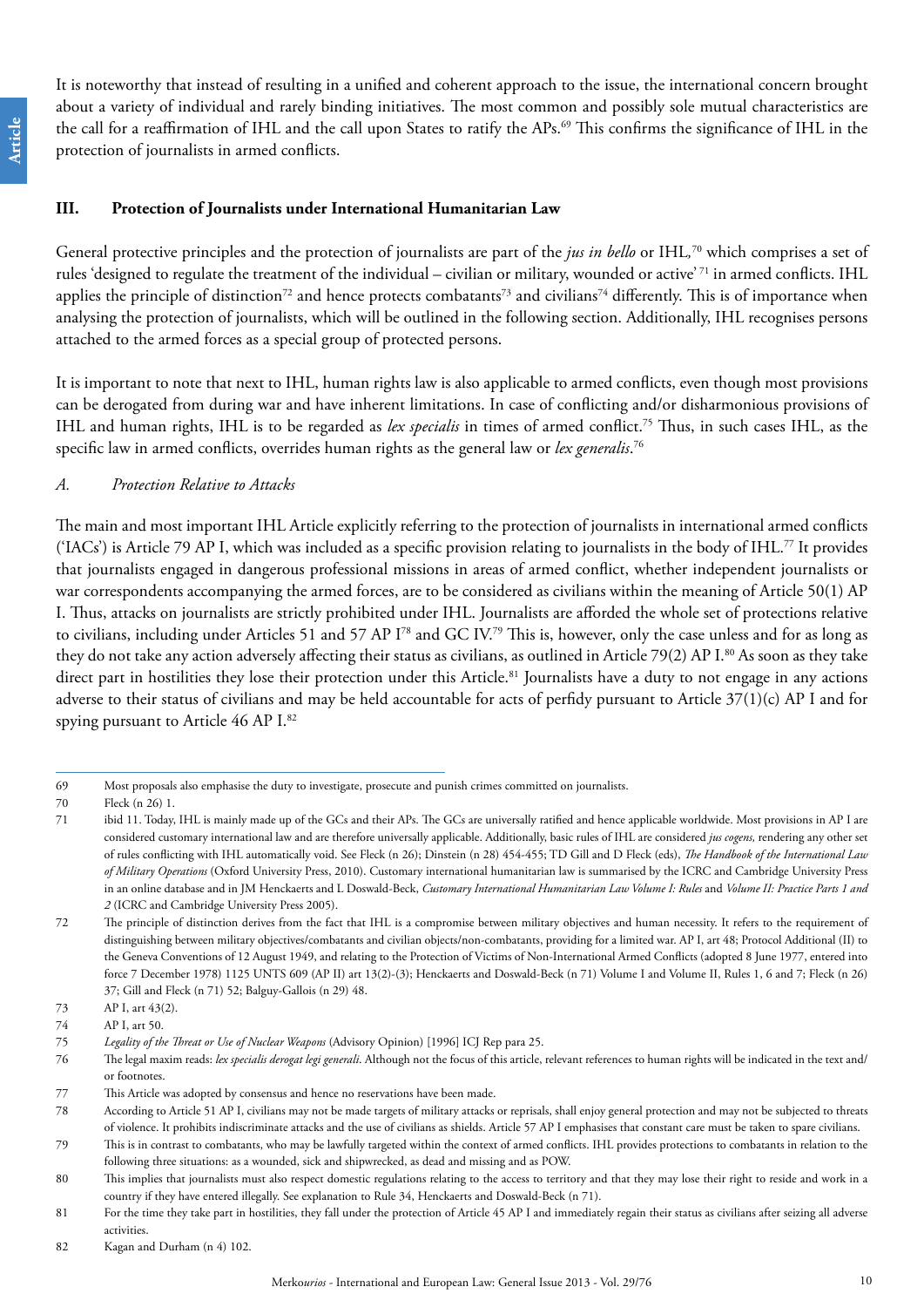Although AP II relative to non-international armed conflicts ('NIACs') does not contain specific provisions on the protection of journalists, their protection as civilians also extends to such conflicts.83 Journalists are protected pursuant to Article 13 AP II as well as by the minimum guarantees of Common Article 3 GCs.<sup>84</sup> According to the ICRC Customary Law Study,<sup>85</sup> state practice has established the protection of and respect for journalists engaged in professional missions in armed conflicts as a norm of customary international law. This is applicable to both IACs and NIACs, providing an equivalent protection to journalists in both types of conflicts. This has been manifested in Rule 34 of the Study. The fact that both APs have not been universally ratified is thus irrelevant to the protection of journalists under this Rule.<sup>86</sup>

The illegality of attacking journalists is manifested by Article 85(3)(e) AP I, under which an attack on civilians can be considered a war crime. The subsequent investigation, prosecution and punishment of such a war crime is subject to provisions of (international) criminal law. Attacks are only permissible if all reasonable precautions have been taken and if the collateral damage is not excessive to the concrete and legitimate military aim.<sup>87</sup>

#### *B. Protection Relative to Arrest and Detention*

With regard to the second most important threat to journalists in armed conflicts, arrest and possible detention in armed conflicts, it is important to note that human rights complement and reinforce IHL. All types of journalists must be treated as civilians even though their exact status depends on their nationality and place of arrest. If arrested by authorities of their own country, internal laws as well as universal human rights law apply. Journalists who are citizens of a non-belligerent State are under the protection of potential diplomatic relations between the two States and are protected by peacetime law, including human rights.<sup>88</sup> Journalists arrested by authorities of another belligerent nationality do, next to the general applicability of human rights, first and foremost enjoy protection by the fundamental guarantees afforded by Article 75 AP I, including *inter alia* the prohibition of violence to life, health or physical and/or mental wellbeing, outrages upon personal dignity, the taking of hostages, collective punishments, threats and fair and humane detention and trial.<sup>89</sup>

Article 79(2) AP I also refers to specific protections in case of detention pursuant to Article 4(A)(4) GC III as POWs. The protection as POW relates *inter alia* to persons accompanying the armed forces without actually being members thereof, including war correspondents. Thus, in case of falling into the hand of the adversary, war correspondents benefit from all protections relative to POWs. Article 4(A)(4) GC III, however, does not relate to nationals of a Party to the conflict nor to nationals of co-belligerent or neutral States maintaining diplomatic relations with the belligerent State. Moreover, both Articles only apply to IACs.

In the case of NIACs, journalists are at least protected by the minimum guarantees enshrined in Common Article 3. These are similar to and amplified by AP II but still more restricted than those afforded under Article 75 AP I. The protections under the legal regime governing NIACs for example do not provide for special status as POW and also do 'not offer much help against unjustified detention'.<sup>90</sup> Nevertheless, violations of journalists' rights in detention, such as fair trial and humane treatment are considered grave breaches of IHL and lead to prosecution.<sup>91</sup>

Article 79(3) AP I is considered an additional protective measure in relation to arrests as it provides for the carrying of identification cards. Such cards, however, neither confer a special status as 'journalist' nor are they indispensable,<sup>92</sup> but simply attest to the fact that journalists are authorised to accompany the armed forces. In case of war correspondents, identity cards

<sup>83</sup> As stated by Balguy-Gallois (n 29) 41; Henckaerts and Doswald-Beck (n 71) Volume I, 115-118.

<sup>84</sup> Article 13 AP II provides for general protection and determines that civilians may not be made objects of attacks, as well as prohibits threats of violence. Common Article 3 states that it is forbidden to treat civilians inhumanely and with adverse distinction. Violence to life and person, the taking of hostages, outrages upon personal dignity, the passing of sentences as well as the carrying out of executions without previous judgments pronounced by a regularly constituted Court are prohibited.

<sup>85</sup> Henckaerts and Doswald-Beck (n 71) Volume I and Volume II.

<sup>86</sup> ibid Volume I, Rule 34 quotes a number of military manuals, official statements and reported practice that reinforce the obligation to respect and protect journalists.

<sup>87</sup> This refers to the additional IHL principles of proportionality, necessity and advance warning.

<sup>88</sup> Gasser (n 17) 375-376; Mukherjee, 'Protection of Journalists under International Humanitarian Law' (n 5) 37.

<sup>89</sup> Foreign journalists may be detained on two grounds: for imperative reasons of security pursuant to Articles 42 and 78 Geneva Convention (IV) relative to the Protection of Civilian Persons in Time of War (12 August 1949 entered into force 21 October 1950), 75 UNTS 287, or if they are thought to have committed a crime and there are sufficient grounds for a trial. See Gasser (n 17) 375.

<sup>90</sup> Dinstein (n 28) 469; Gasser (n 17) 376.

<sup>91</sup> Gasser (n 17) 375.

<sup>92</sup> See AP I, Annex II; Mukherjee, 'Protection of Journalists under International Humanitarian Law' (n 5) 37-38; Zanghì (n 14) 156.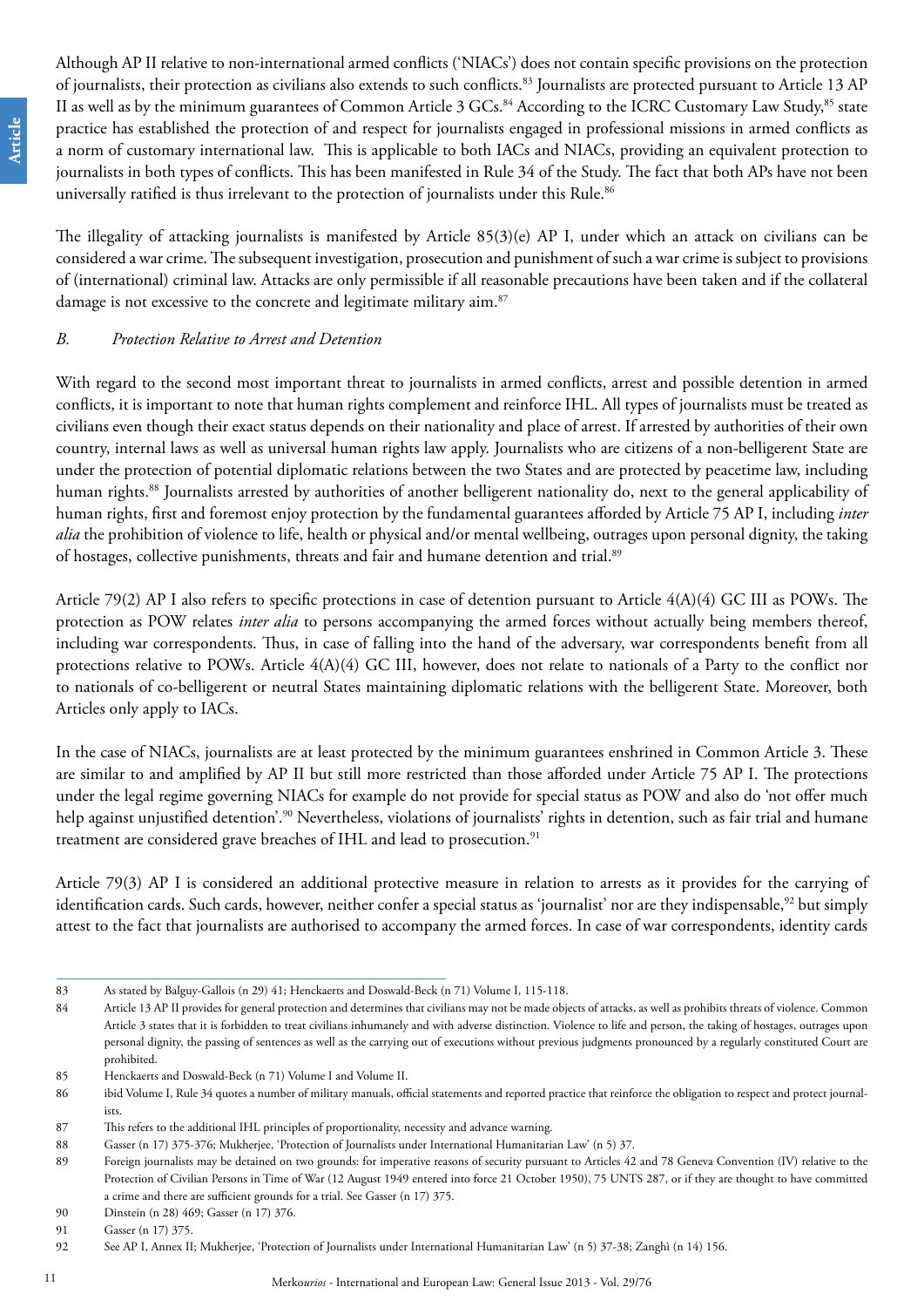are mandatory under GC III and must be carried at all times.<sup>93</sup>

#### *C. Different Protection of Independent Journalists and War Correspondents*

Overall, it appears that neither independent nor accredited journalists are afforded special status. Instead, journalists are civilians in the event of attacks in both IACs and NIACs.<sup>94</sup> Although IHL does not define journalists or categories thereof, it distinguishes between war correspondents and independent journalists in case of arrest. While independent journalists remain civilians and are 'solely' afforded the protection of Article 75 AP I, Common Article 3 GCs and generally GC IV, war correspondents (including embedded journalists)<sup>95</sup> are specifically mentioned in GC III and are protected by POW status as persons accompanying the military.

This distinction is based on the differences inherent to the role of independent journalists and war correspondents. War correspondents accompany the military and are sanctioned by the government. They are generally more exposed to risks and threats due to having access to the frontlines of the conflict and due to being associated with the 'war effort'.<sup>96</sup> Independent journalists, who often do not have the means to get to the frontline because of restrictions on access and the lack of support, are perceived to be less exposed to immediate threats.

To conclude, *de lege lata*, all types of journalists are afforded a wide range of protections. Nonetheless, contentions surround the issue of *de lege feranda*, namely whether the current protection of journalists is sufficient, adequately respected and implemented.

#### **IV. Effectiveness of International Humanitarian Law for the Protection of Journalists**

#### *A. Current* de jure *Protection of Journalists*

With regard to scholars' doubts about the current state of IHL, two common points of criticism can be identified. Firstly, it has been noted that the wording of Article 79 AP I, the main protective provision for journalists, is misleading and not specific enough as it states that journalists are considered *as* civilians, when in fact they *are* civilians in armed conflicts.97 Recognition of the latter, however, does not provide journalists with more protection as IHL only distinguishes between combatants and non-combatants, including civilians. Thus, this argument is not considered as one of the major issues in this article, at least for as long as journalists are not afforded a special status distinct from that of civilians.

Secondly, it has been claimed that the lack of a definition of who is a 'journalist' in the GCs and APs results in a blurred and impaired distinction between journalists and general media-active civilians.<sup>98</sup> Indeed, the increase of civilian journalists, hobby bloggers and multimedia active citizens make it progressively more difficult to determine who is a journalist and who is merely an active citizen. This, however, does not matter with regard to the protections offered by IHL because apart from war correspondents, who are additionally protected and obliged to carry identification for such purposes, all journalists are minimally and equally protected as civilians.<sup>99</sup> As for the previous argument, this concern is considered a minimal one, but may gain importance if journalists are afforded a status distinct from that of civilians.

Instead, this article identifies four other main issues in relation to the protection of journalists under IHL that need clarification and/or argue for special protection:

#### 1. Lack of Determination of Direct Participation

With regard to journalists' execution of professional duty in armed conflicts, it is unclear what constitutes an action that could be interpreted as 'adverse' or characterised as 'direct participation' in hostilities, resulting in the termination of protection as

<sup>93</sup> See Geneva Convention (III) relative to the Treatment of Prisoners of War, (12 August 1949 entered into force 21 October 1950) 75 UNTS 135, Annex IV (A); United Kingdom Ministry of Defence (n 43) paras 31, 37. Identity cards are not provided for under IHL for independent journalists in NIACs.

<sup>94</sup> Zanghì (n 14) 157.

<sup>95</sup> Regardless of the intensified involvement of embedded journalists, no distinction is made between such and war correspondents as both are officially authorised and accredited. See Balguy-Gallois (n 29) 42; Dinstein (n 28) 457; Gasser (n 17) 384; ICRC (n 28) 28.

<sup>96</sup> Balguy-Gallois (n 29) 39.

<sup>97</sup> See reasoning of ie Gasser (n 17) 370; Mukherjee, 'Protection of Journalists under International Humanitarian Law' (n 5) 34; Saul (n 17) 106.

<sup>98</sup> Verschingel (n 12) 5.

<sup>99</sup> See also reasoning in Dinstein (n 28) 461.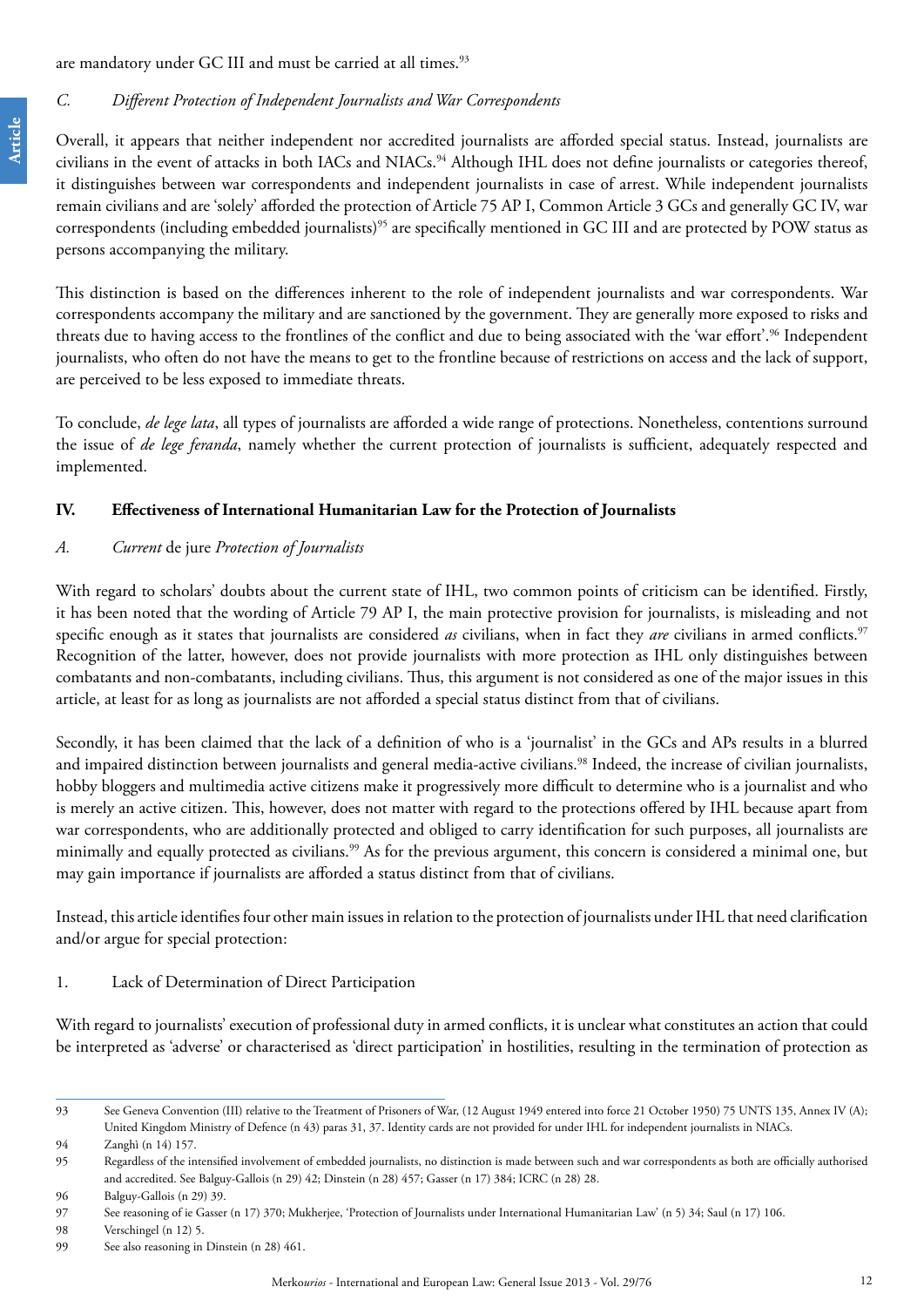civilians.100 'Direct participation' is not laid out clearly in the GCs and APs, but Yves Sandoz *et al.*'s Commentary on the APs defines it as 'acts of war which by their nature or purpose are likely to cause actual harm to the personnel and equipment of the enemy armed forces',101 which is reiterated by the ICRC's *Interpretative Guidance on the Notion of Direct Participation in Hostilities*<sup>102</sup> and includes the taking up of arms, the attempts to capture, to injure or kill enemy forces or to purposefully destroy or damage enemy property. In the landmark *Targeted Killings* case, the Supreme Court of Israel concluded that also conduct amounting to, for instance, transporting combatants or weapons, servicing weapons and volunteering as human shields can amount to direct participation.<sup>103</sup>

The term 'direct' implies the need for a close link between the journalists' conduct and the effect of such on the conduct of the hostilities.104 It is, however, not defined what type of activities a journalist would have to engage in or whether parts of everyday work could be considered direct participation. Common questions with regard to this are: can the carrying of a defensive weapon be considered direct participation? Can propaganda contained in news stories be considered an 'adverse' action? And how can someone draw a line between news investigations and espionage?

The GCs do not contain explicit provisions on the carrying of defensive weapons. Instead, domestic laws regulate this area. The British Ministry of Defence Green Book, for example, states that war correspondents are not permitted to carry arms.<sup>105</sup> With regard to IHL, it is however suggested that the mere fact of carrying a light defensive weapon for protection cannot be considered a hostile act.<sup>106</sup> Self-defence is arguably a legitimate act for journalists if they are attacked by military forces in violation of IHL and if the force applied by the journalists is proportionate and necessary to protect themselves. IHL does not criminalise civilian participation in hostilities as such (apart from perfidy) and thus, the issue of self-defence mostly falls within the scope of national law.<sup>107</sup>

Concerning propaganda, it appears that it can generally not amount to direct participation, warranting attacks on or arrests of journalists.<sup>108</sup> The ICTY stated in its 'Final Report on the NATO Bombing' that the media are not legitimate targets merely because they engage in propaganda, even if such activities support the war effort.<sup>109</sup> Nevertheless, this must be distinguished from 'inciting' or 'hate' propaganda for purposes such as acts of genocide or violence. This was illustrated by cases at the International Criminal Tribunal for Rwanda, where such acts are punishable under international criminal law.110 Likewise, the ICRC's study on direct participation refers to political propaganda as a war-sustaining activity, which may be considered as direct participation in hostilities.<sup>111</sup> In relation to these arguments it must, however, be borne in mind that the distinction between general propaganda and punishable 'hate' or 'inciting' propaganda is oftentimes rather difficult, especially with regard to the generally intensified rhetoric in times of war and the fact that decisions are made on the battlefield, often with limited availability of evidence.

In the same context, espionage is an act forbidden by IHL pursuant to Article 46 AP I.<sup>112</sup> However, this only relates to members of the armed forces, which journalists are predominantly not. Should journalists engage in acts of espionage on behalf of the enemy, they can be arrested and charged under domestic law. In such cases, IHL only provides for guarantees

<sup>100</sup> ibid 462.

<sup>101</sup> Y Sandoz and others (eds), *Commentary on the Additional Protocols of 8 June 1977 to the Geneva Conventions of 12 August 1949* (ICRC 1987) para 1944.

<sup>102</sup> ICRC, 'Interpretative guidance on the notion of direct participation in hostilities under international humanitarian law' (2008) 90 International Review of the Red Cross 872, 1020; N Melzer, *Interpretative Guidance on the Notion of Direct Participation in Hostilities under International Humanitarian Law* (ICRC, 2009).

<sup>103</sup> Israeli Supreme Court (High Court of Justice) *Public Committee Against Torture in Israel v Government of Israel (Targeted Killings)*, HCJ 769/02 (11 December 2005) paras 35-37. This case concerned Israel's policy of 'targeted killings' aimed at terrorists who plan, launch or commit terrorist attacks in Israel. It currently provides the most explicit and comprehensive legal analysis of the term 'direct participation'.

<sup>104</sup> J Mirimanoff-Chilikine, 'Protection de la Population et des Personnes Civiles Contre les Dangers Résultant des Opérations Militaires' (1971/2) VII Revue Belge de Droit International 619, 634 and 639.

<sup>105</sup> United Kingdom Ministry of Defence (n 43) para 31.

<sup>106</sup> Gasser (n 17) 377.

<sup>107</sup> Saul (n 17) 112. It may also fall within the scope of international criminal law if concerning war crimes.

<sup>108</sup> Balguy-Gallois (n 29) 48-49; Kagan and Durham (n 4) 103.

<sup>109</sup> ICTY, 'Final Report NATO Bombing' (13 June 2000) paras 47, 55, 74, 76. This report concerned NATO's bombing campaign against the Federal Republic of Yugoslavia in 1999, in the context of which media institutions were also targeted.

<sup>110</sup> ibid para 55; see also more recently Rome Statute of the International Criminal Court (17 July 1988 entered into force 1 July 2002) UNGA A/CONF 183/9, 2187 UNTS 90, art 25(3)(e) (RS). The ICTR has, however, not clearly established to what extent such media can become legitimate targets. See the cases concerning the media's responsibility in relation to public incitement: ICTR *Prosecutor v Ferdinand Nahimana, Jean-Bosco Barayagwiza, Hassan Ngeze* ICTR-99-52-T (3 December 2003); ICTR *Prosecutor v Georges Ruggiu* ICTR-97-32-I (1 June 2000); see also Gasser (n 17) 382-382; Kagan and Durham (n 4) 104-106.

<sup>111</sup> Melzer (n 102) 51-52.

<sup>112</sup> See also Hague Regulations respecting the Laws and Customs of War on Land, Annex to the Hague Convention IV, 18 October 1907 (entered into force 26 January 1910) arts 29-31 (Hague Regulations).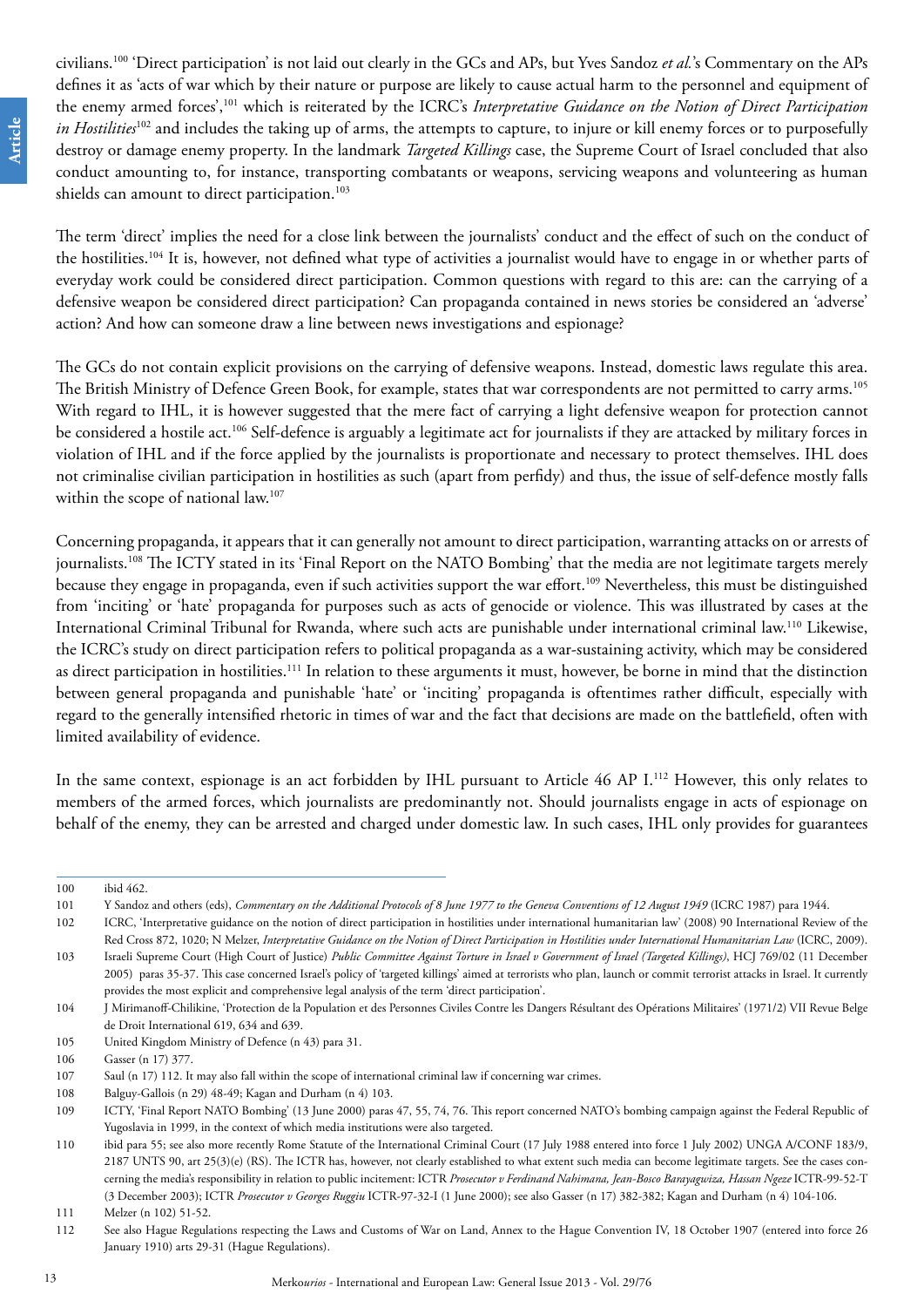in relation to due process and fair trial.<sup>113</sup> Admittedly, the line between thoroughly investigating and spying is easily blurred, but the Hague formula defines the hallmark of espionage as being carried out 'clandestinely' and 'on false pretences' for the benefit of the enemy.114 Thus, the information must be collected 'with the intention of communicating it to the hostile party',<sup>115</sup> a definition which leaves the term 'intention' open for misinterpretation.

Generally, scholars agree on the fact that performing professional journalistic duty can never amount to a hostile act.<sup>116</sup> However, gathering information of military value and directly participating in hostilities can certainly lead to the loss of civilian status and consequently to attacks or arrests.117 This raises the question of whether armed forces are always capable of distinguishing *de facto* between journalists solely performing their duties and acting within their responsibilities and those engaging in other prohibited acts. This difficult distinction is further enhanced by the possibility of mistaking journalists' gear for military equipment, leading to incidental attacks.<sup>118</sup>

Therefore, this article considers it beneficial to clarify these ambiguities within the law and to determine under what circumstances journalists may be made legitimate targets of military attacks. This would facilitate a decrease in incidental attacks on journalists, which mainly result from misunderstandings and/or the incapability of distinguishing between media and war efforts. Clarification of journalists' duties and restrictions would further (de)criminalise attacks on journalists who engage in (il)legal methods. One proposal is to create an international declaration advanced by the UNGA and drawn up at an international conference that restates IHL, clarifies its provisions and explains especially those principles in IHL that lead to common misunderstandings and decreased protection, such as direct participation.

### 2. Different Protections Afforded in International and Non-international Armed Conflicts

When analysing the current legal regime of IHL in respect to the protection of journalists it is apparent that the legal protections offered are more expansive and stronger in relation to IACs. This is not unique to the protection of journalists but applies generally to the distinction between IACs and NIACs and is a consequence of a less developed overall legal regime in relation to the latter. However, the fact that war correspondents are afforded more protection in case of arrest in IACs appears inappropriate with regard to the increasing domestic nature of conflicts.<sup>119</sup> This, thus, raises the question of whether special protection in NIACs is necessary.<sup>120</sup>

Most notably, while POWs are specifically and singularly protected by a universally ratified convention, GC III, this is unavailable for independent journalists and war correspondents in relation to NIACs. The presumption arises that people accompanying the military who are directly exposed to the threats of the conflict should, in the future, also receive maximum protection if covering NIACs. Nevertheless, the fact that POW status<sup>121</sup> is not afforded in a domestic context is rather logical. Firstly, combatant and consequently POW status generally does not exist in NIACs. Secondly, captured journalists are either from a non-belligerent country and protected by diplomatic relations and peacetime law (human rights) or from the country itself and consequently, protected by domestic law and human rights.<sup>122</sup>

Furthermore, improving the legal protections of journalists in NIACs is not as easy as one would wish. Any special protection in NIACs that specifically relates to journalists is dependent on the creation of a new special regime of protection. Only if the law of NIACs is enhanced in general will journalists be afforded additional protection – this is at least the case as long

<sup>113</sup> Dinstein (n 28) 463.

<sup>114</sup> Hague Regulations (1898 and 1907), art 29; now in AP I, art 46(2).

<sup>115</sup> Dinstein (n 28) 477.

<sup>116</sup> Balguy-Gallois (n 29) 44; Gasser (n 17) 371.

<sup>117</sup> Gasser (n 17) 373.

<sup>118</sup> Various journalists have been injured in the Iraq War because the armed forces mistook their cameras for weapons. See eg CNN Wire Staff, 'Video shows deaths of two journalists in Iraq in 2007' *CNN World* (Atlanta, 5 April 2010) < http://articles.cnn.com/2010-04- 05/world/iraq.photographers.killed\_1\_war-zones-tworeuters-journalists- gunship?\_s=PM:WORLD> accessed 20 May 2012; C Cozens, 'CBS cameraman shot by US troops' *The Guardian* (London 8 April 2005) [<http://www.guardian.co.uk/media/2005/apr/08/broadcasting.Iraqandthemedia](http://www.guardian.co.uk/media/2005/apr/08/broadcasting.Iraqandthemedia)> accessed 3 October 2012; G MacMillan, 'Journalist killed as US troops mis-take camera for weapon' PR Week (London, 18 August 2003) [<http://www.prweek.com/uk/news/188000/Journalist-killed-US-troops-mistake-camera-weapon/](http://www.prweek.com/uk/news/188000/Journalist-killed-US-troops-mistake-camera-weapon/)> accessed 3 October 2012; see also Saul (n 17) 111.

<sup>119</sup> Dinstein (n 28) 468-469; N Gleditsch and others 'Armed conflict 1946-2001: a new dataset' (2002) 39 Journal of Peace Research 615; L Harbom and P Wallensteen, 'Armed conflict and its international dimensions: 1946-2004' (2004) 42 Journal of Peace Research 623.

<sup>120</sup> In addition to the local laws, GCs and AP II, Common art 3.

<sup>121</sup> POW status is limited by three factors: that it is only applicable to war correspondents, that it solely enters into force during detention and that it is just provided for in IACs. See Gasser (n 17) 369-370.

<sup>122</sup> See the distinction of journalists at time of capture in Mukherjee, 'Protection of Journalists under International Humanitarian Law' (n 5) 37.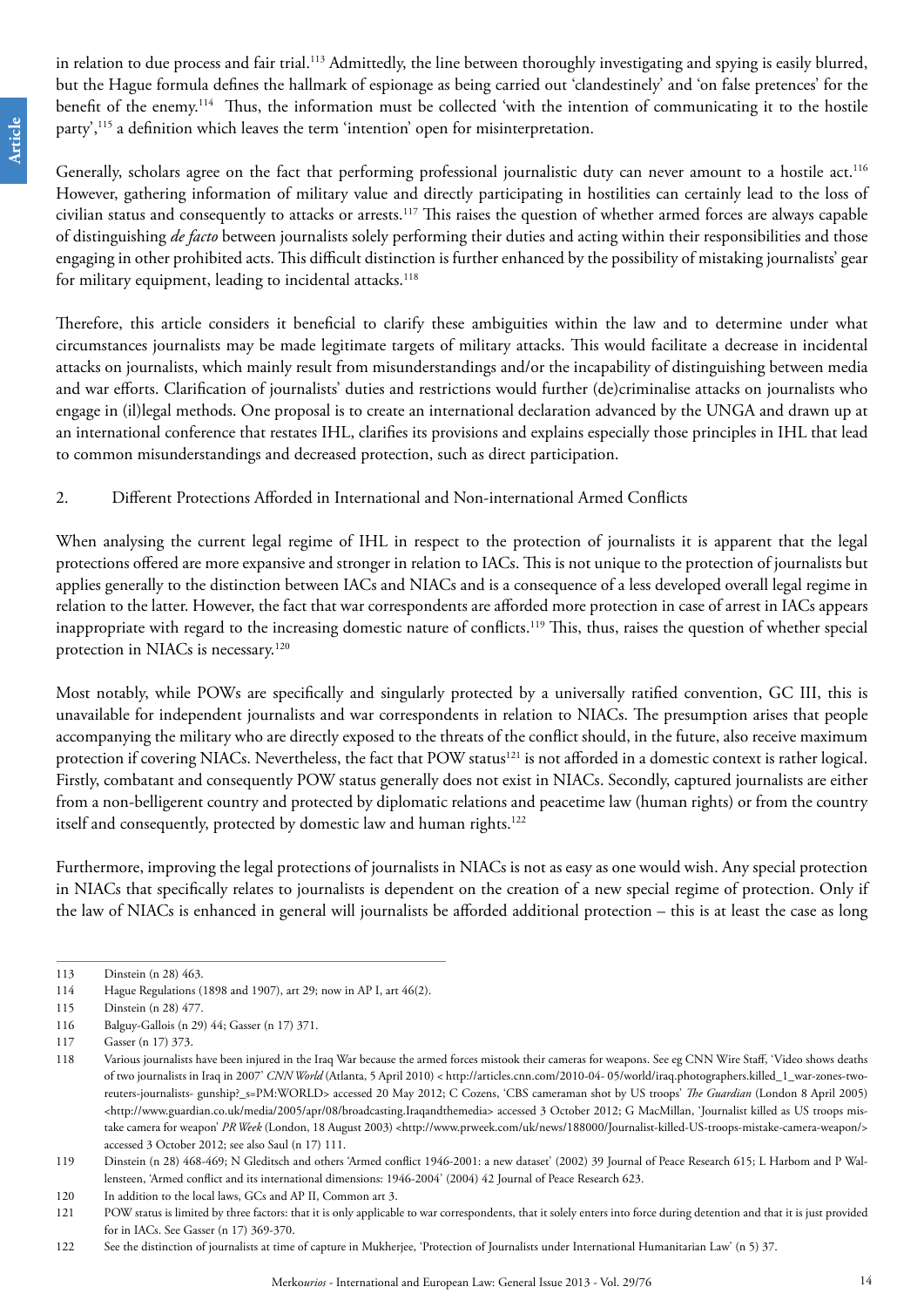as journalists are not designated a special status distinct from that of civilians. However, as it is rather improbable that a protective regime as large and complex as that of NIACs is amended in its whole, it is worth considering more prompt solutions. One proposition is raising awareness among militaries and governments worldwide of the fact that the same legal protections as in IACs (apart from POW status) apply to journalists in NIACs.<sup>123</sup> In the long run, this needs support by an official document declaring such protections applicable to NIACs.

### 3. Distinction Between War Correspondents and Independent Journalists

In line with the previous argument and in addition thereto, it appears that the distinction between war correspondents and independent journalists on the basis of their proximity to the conflict is out-dated. It may well be true that war correspondents accompanying the military are, in general, more likely to be arrested by the opposing forces due to their proximity to the war effort. However, independent journalists, whether by help of private security escorts or local fixers<sup>124</sup> and translators, are, by means of risky manoeuvres increasingly capable of monitoring conflicts from less distance, even without similar protective resources.125 This is motivated by the increasing wants of audiences to be provided with unique, inside and round-the-clock news stories. Furthermore, the trend of not only fighting wars on battlefields or locations far away from civilisation, but in or around civilised areas, exposes independent journalists to constant threats of being attacked or arrested.126 This results in an existing need for special protection of independent journalists similar to that of war correspondents.

With this type of argument, however, it must be borne in mind that the special protection of war correspondents as POWs only results in a comparatively small advantage and is only applicable in cases of arrest. Pursuant to Article 118 GC III, war correspondents can be detained until the cessation of active hostilities would prevent them from reporting, which is rarely a desired outcome. Independent journalists are contrarily protected by the comprehensive provisions of Article 75 AP I in cases of arrest and cannot be detained simply for reasons of limiting their access to the hostilities. It is important to point out that due to the lack of POW status in NIACs, all journalists are treated equally and exclusively as civilians, as additional protection is not available. Embedded journalists, regardless of their even increased proximity to the conflict in relation to war correspondents, are not afforded any special and/or additional protections.

Thus, the real issue appears not to be the enhanced protection of independent journalists in relation to war correspondents, as the additional measures are rather limited and not always favourable, but the lack of clarification of how distinct types of journalists are protected in different types of conflicts. In line with this, RSF stated in its *2003 Declaration* that 'journalists have a right to identical protection regardless of their professional status, […] of their nationality, and of whether or not they are taken off into an accompaniment system.'127 Instead of separately protecting independent journalists, war correspondents and potentially also embeds, it appears favourable to creating a comprehensive special protection that applies to both types of conflicts and protects all journalists from attack and arrest.

## 4. Increasing Alternative Protection of Independent Journalists

Furthermore, as touched upon in the previous argument, independent journalists, who usually do not have the same resources to reach the front-lines of conflicts as easily as war correspondents, increasingly resort to alternative protection afforded by private agency armed escorts hired by their news agency.128 These armed bodyguards solely defend journalists and do not take sides in the conflict. Regardless, the presence of armed escorts can cause misunderstandings with the distinction between combatants and non-combatants and is not explicitly regulated under IHL.

Strictly speaking, private escorts are civilians. However, their carrying of (defensive) weapons and possibly also their gear and

<sup>123</sup> Lady H Fox QC (British Institute of International and Comparative Law, International and Comparative Law Quarterly, Institut de Droit international) and Sir Judge K Keith QC (ICJ) as quoted in Dinstein (n 28) 484-485 and 507.

<sup>124</sup> Fixers are locals, often times also journalists, who assist foreign journalists in their news research, frequently by acting as guides, translators or support personnel. See Tumber and Webster, *Journalists under Fire* (n 36) 106-115.

<sup>125</sup> Lisosky and Henrichsen (n 9) 162.

<sup>126</sup> Such as eg the number of journalist deaths as a consequence of the attacks on Homs in 2012, the clashes in Cairo in 2011 and the outbursts of violence in Benghazi in 2011, where the military attacked civilian areas. See the CPJ's statistics. Attention must be paid to the blurring of the distinction between occupational journalists and media-active citizens, the latter of which are often also present at the conflict scenes and whose material is frequently used by media outlets.

<sup>127</sup> RSF, 'Declaration on the safety of journalists and media personnel in situations involving armed conflict, Appendix 6 to the Handbook for Journalists' (2005) 119 <http://www.rsf.org/IMG/pdf/guide\_gb.pdf> accessed 28 January 2013; see also H Fujita in Dinstein (n 28) 495.

<sup>128</sup> This also refers to employees of Private Military and/or Security Companies who are tasked to protect journalists reporting on armed conflicts. F Smyth, *Journalist Security Guide. Covering the News in a Dangerous and Changing World* (CPJ 2012) 41 paras 2-3.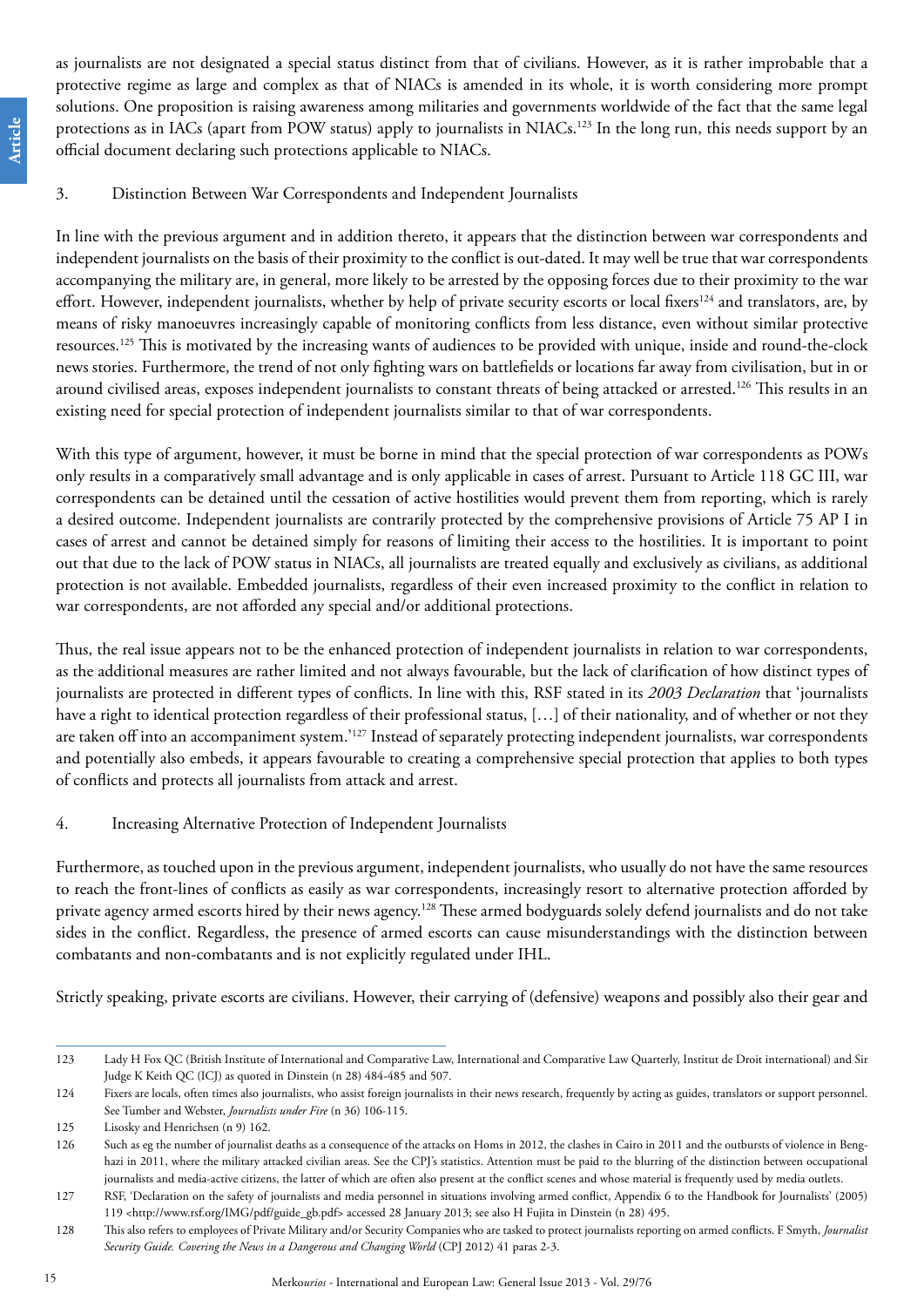clothing can result in misunderstandings<sup>129</sup> and incidental media casualties.<sup>130</sup> As the Secretary-General of RSF pointed out, '[s]uch a practice sets a dangerous precedent that could jeopardise all other journalists covering this war […]. There is a real risk that combatants will henceforth assume that all press vehicles are armed […]'.131 The employment of private escorts blurs the principle of distinction between combatants and civilians and often leads to journalists being perceived as the former rather than the latter. This not only directly affects the physical protection of journalists but also the feasibility and capability of implementing IHL's principle of distinction. Thus, it is favourable to create special and effective protective measures for journalists that provide sufficient security to decrease resort to private escorts.

In conclusion, these four identified issues would benefit from clarification and support the need for special protection of journalists. However, such is only necessary and useful if there are, on the one hand, obvious misunderstandings in the practical implementation of the *de jure* protections and, on the other hand, additional protection that would effectively result in enhanced *de facto* implementation.

#### *B. Current* de facto *Protection of Journalists*

In spite of the identified ambiguities within the law, journalists are theoretically protected by an extensive set of provisions in IACs and NIACs. Nevertheless, the rising number of attacks on and arrests of journalists in armed conflicts worldwide paint a rather distinct picture.

In relation to academic writings on the protection of journalists and the debate for special protection, it appears that most scholars and practitioners believe that the increasing numbers of attacks and arrests are not a result of inadequate legal provisions, but a consequence of ineffective and insufficient implementation and/or respect.<sup>132</sup> Hans-Peter Gasser, former Senior Legal Adviser at the ICRC and Editor-in-Chief of the International Review of the Red Cross, for example notes that: '[t]here is hardly any room for strengthening th[e] protection through new law' and that the question remains 'whether those rules are in fact respected'.133

Overall, there are two different evaluations of the current situation, which were also identified by Joanne M Lisosky, Professor of Communication and Journalism, and Jennifer R Henrichsen, Project Assistant for the Democracy Coalition Project and Research Assistant for the Open Society Foundations: firstly, that the legal protections are not applied and/or respected and secondly, that they do not enjoy sufficient awareness.<sup>134</sup> This speaks for a common lack of awareness about the protections journalists enjoy and more importantly, frequent misunderstandings as to the essential role that journalists occupy in society.

Another common argument, which is not directly related to the legal provisions on the physical protection of journalists, reasons that the great majority of attacks are never investigated, prosecuted and/or punished.135 Ben Saul, Professor of International Law, states by citing INSI that 'humanitarian law may be formally 'adequate' to protect journalists, but only one in eight of those accused of killing journalists worldwide are prosecuted, while in two-thirds of cases, the killers are not even identified'.136 Under human rights law, States have an evident obligation to investigate deaths caused by members of its security forces, deaths that have occurred during detention under the auspices of State authorities and unresolved killings where, potentially, allegations of collusion with State forces have been made.<sup>137</sup> In relation to armed conflicts and IHL, this procedural obligation is especially important in distinguishing whether certain lethal attacks on journalists were justified, for example, in the context of collateral damage, or determining whether an illegal act under IHL has taken place. Although this only includes the use of force by State agents, and neglects attacks committed by individuals other than security forces, the legal obligation to investigate is unambiguous. Lack of investigations and overarching impunity are especially drastic when

<sup>129</sup> Balguy-Gallois (n 29) 43; Zanghì (n 14) 155-156.

<sup>130</sup> Saul (n 17) 110.

<sup>131</sup> 'CNN Crew's Bodyguard Fires Back with Automatic Weapon when Crew Comes Under Fire. News Organization's Use of Firearm Sets Dangerous Precedent' (*RSF*, 13 April 2003) <[http://www.rsf.org/article.php3?id\\_article=6078>](http://www.rsf.org/article.php3?id_article=6078) accessed 3 October 2012.

<sup>132</sup> Balguy-Gallois (n 29) 65; H Fujita, Sir Judge K Keith QC and MVK Doermann as quoted in Dinstein (n 28) 494, 505, 527; Gasser (n 17) 388; Saul (n 17); RSF, as quoted in Saul (n 17) 102.

<sup>133</sup> Gasser (n 17) 388.

<sup>134</sup> Their research included the interviewing of numerous journalists, legal practitioners and scholars.

<sup>135</sup> Lisosky and Henrichsen *War on Words* (n 9) 176-177; Saul (n 17) 102; UNSC Resolution 1738 also emphasises States' obligations to end impunity. Res 1738 (n43). The topic of impunity was even afforded a special session at the World Press Freedom Day 2007. See UNESCO, 'Press Freedom' (n 16).

<sup>136</sup> Saul (n 17) 118.

<sup>137</sup> In the European context, see ie *McCann and Others v the United Kingdom* (Grand Chamber) 27 September 1995; *Salman v Turkey* (Judgment) 27 June 2000; *Kashiyev and Akayeva v Russia* (Judgment) 24 February 2005.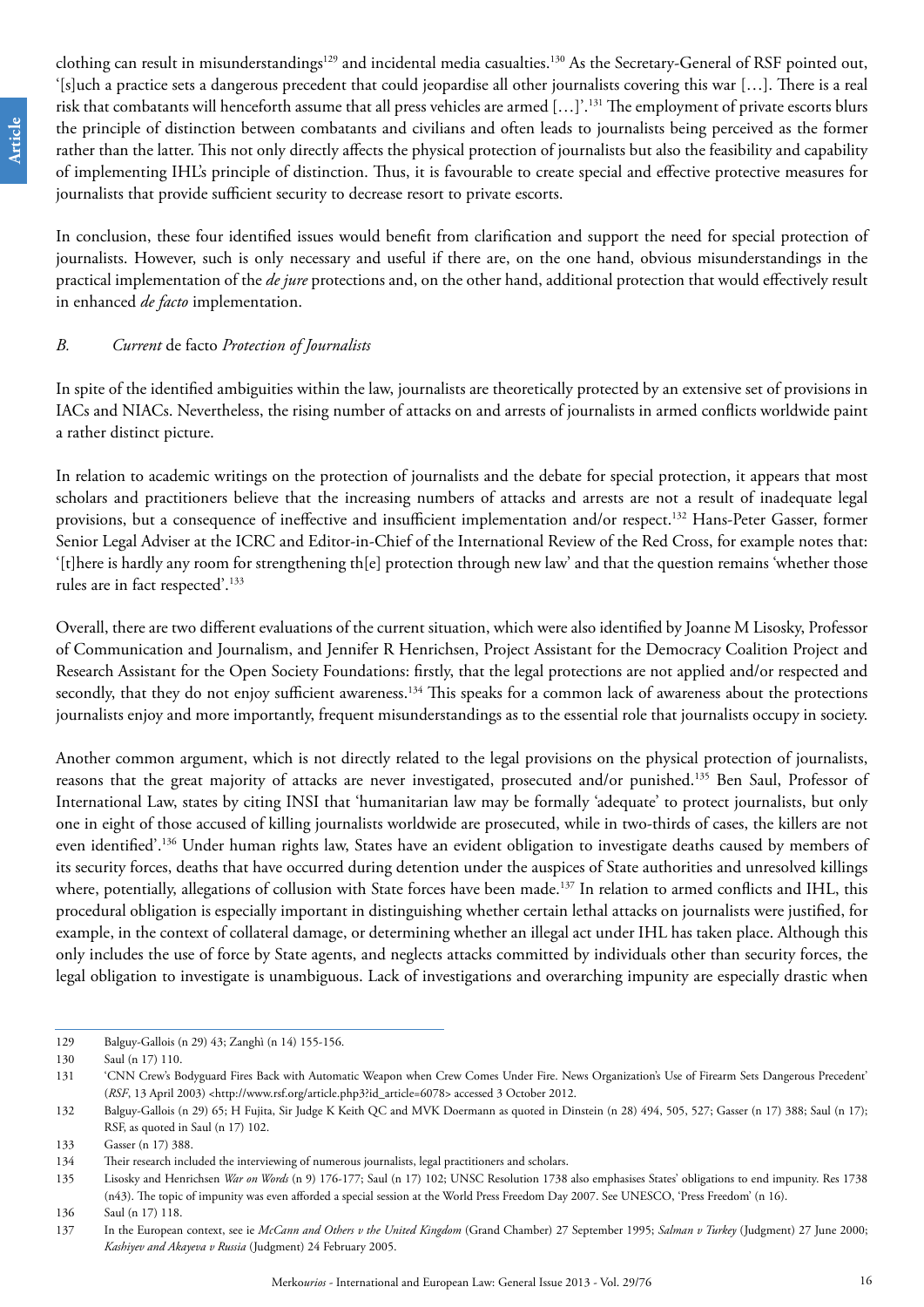regarding the chilling effect that high impunity rates have on future journalists, and the fact that this undermines the media's crucial watchdog role.

With regard to the identified problems in relation to the implementation of IHL, concerns have mainly comprised the absence of definitions, ambiguities within the law, lack of understanding and knowledge, as well as the common disregard and disrespect. In recognition of these apparent difficulties with implementing the *de jure* protections, legal scholars and practitioners as well as journalists and NGOs have proposed a range of concrete tools, ideas and reforms to enhance the protection of journalists and possibly create additional provisions.

# **V. Enhancing Journalists' Protection in Armed Conflicts**

## *A. Proposals for Enhanced Protection*

In relation to enhancing journalists' legal as well as practical protection in armed conflicts, the great bulk of suggestions can mainly be categorised into six concrete proposals to improve journalists' current situation:

1. Enhanced Ratification of the Additional Protocols

A general suggestion is that States should be urged to ratify the APs in order to provide better protection in IACs and NIACs.138 The claim is that the APs are not binding on States who have not ratified them, and therefore do not have the same weight and significance as the universally applicable GCs.

However, the fact that the APs have not been signed by all States does not necessarily impede the protection afforded to journalists. Such protection is considered a given, because as established earlier in this article, the protection of journalists engaged in dangerous missions in armed conflicts is in fact customary international law. Thus, it applies universally and consistently and addresses the protection of journalists both in case of attacks and arrests.

Therefore, this proposal does not necessarily improve, *de jure* or *de facto*, the situation of journalists in armed conflicts, but can be beneficial as part of an awareness and education campaign to clarify the universal nature of journalists' protection.

2. Reinforced Protection by an International Instrument

Another rather general proposal is most notably advanced by Alexandre Balguy-Gallois, Legal Adviser to RSF and Professor of IHL, namely to reinforces existing protections for journalists. However, there is no consensus on what an additional instrument for the protection of journalists should look like and which special protections it should encompass. Balguy-Gallois' efforts, for example, are geared towards summarising existing protections into one coherent and overall document, mainly for the purposes of raising awareness and clarifying potential ambiguities.<sup>139</sup>

In fact, as established above, the different protection of journalists and war correspondents and the varying provisions relating to IACs and NIACs are confusing and would benefit from a precise and coherent document. Such could reinforce protections that are applicable to IACs as well as NIACs and could address the increasing dangers that journalists face in the latter. Moreover, it could outline the difference in protection between war correspondents and journalists or could alternatively also be used to eliminate the difference in protection. By clarifying, reinforcing and potentially adding new provisions, this document would certainly improve the current legal regime. In addition, it could possibly contribute to a better understanding, resulting in enhanced implementation of the law, at least in relation to those attacks and arrests that are non-targeted.

However, it is doubtful how far such a document is actually feasible in the sense of being a legal text. It is questionable whether States would sign and ratify yet another legal instrument, even with knowledge of the unlikelihood of it becoming universal. It appears that instead, non-legal means that do not require the binding ratification of States are more likely to succeed on an international scale. This could for example be a declaration aimed at restating and clarifying the current law

<sup>138</sup> Lady H Fox QC as quoted in Dinstein (n 28) 484.

<sup>139</sup> The UN already proposed such an international instrument potentially outside the scope of IHL in its 1975 Draft UN Convention. See also Balguy-Gallois (n 29) 65-66.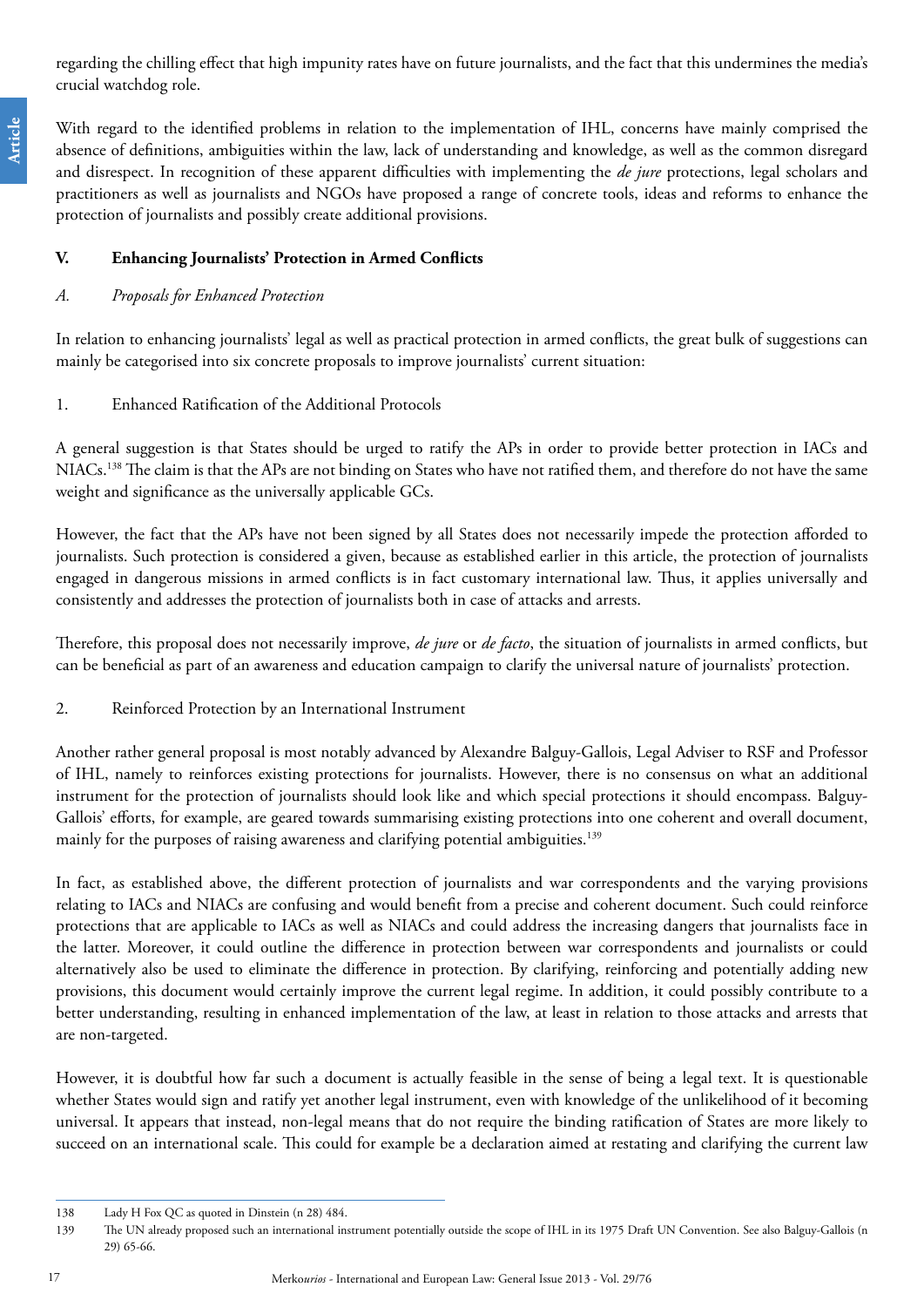and at informing militaries, governments and journalists about the essential role of the media, its missions and protections. Such an effort should be supported by a universal and coherent awareness and education campaign led by principal journalist NGOs.

#### 3. Adoption of a Special Status

Moreover, another proposal is the creation of a special protective status for journalists, similar to that afforded to medical personnel, civil defence staff and by implication, delegates of the ICRC and religious personnel.<sup>140</sup> This suggestion is highly controversial, as IHL only distinguishes between combatants and non-combatants to facilitate lawful and focused targeting during the chaos of armed conflicts.

The argument is made that as journalists are increasingly directly exposed to the dangers of armed conflicts and in light of their vital role in society, they should also be afforded special protection; and allocating a special status is the best manner to achieve this. Indeed, journalists are, due to the nature of their work and their *bona fide* mission in conflict zones, within or near military objectives. This consequent proximity to the scenes of conflict exposes them to more dangers of armed conflict than ordinary civilians.<sup>141</sup> Moreover, their protection is especially important in relation to their essential role as a witness of the armed conflict and as a watchdog over the government and military.

However, it can be argued that, for example, humanitarian personnel are exposed to greater and more imminent risks in light of their direct exposure to the dangers of armed conflicts when rescuing individuals in peril. Further, they occupy an essential humanitarian role by caring for the wounded and sick and providing relief for victims, something that cannot be claimed to be done to the same extent by journalists.<sup>142</sup> Even though journalists are in fact essential to armed conflicts, their role in protecting and saving individuals cannot be compared to that of humanitarian aid personnel.

One also has to realise that yet another special status will increasingly blur the principle of distinction, enhance misunderstandings and possibly even devalue the protection afforded to humanitarian personnel.<sup>143</sup> Furthermore, it can unfortunately not be assumed that every journalist is operating in the best interest of the public. Due to war correspondents and embedded reporters being sanctioned by their own government and/or military, they are often incapable and/or unwilling to tell the whole truth and potentially engage in one-sided reporting. Thus, affording such persons with a special status similar to that provided to persons caring for victims of armed conflicts appears odd and not in line with the object of IHL to protect those who are in peril, and consequently also those that relieve the former from such situations.

The creation of a special status for journalists is arguably the foundation for the resolution of many gaps and discrepancies within IHL. The introduction of a new protective status is an opportunity to eliminate any unfounded differences between the types of journalists and also a possibility to erase the discrepancies between journalists' protections in IACs and NIACs.<sup>144</sup> However, it is also apparent that special protection can only be successfully implemented if journalists are clearly distinguishable from civilians in the field. This proposal is therefore dependent on the establishment of a reliable system of accreditation and the adoption of a distinct emblem.<sup>145</sup>

#### 4. Improved Identification

The efforts geared towards facilitating enhanced identification of journalists in armed conflicts can be divided into two ideas:146 the carrying of mandatory identity cards and the creation of a distinct emblem.

<sup>140</sup> The UN introduced, in its Resolution 2854 (XXVI) in 1971, the idea of granting journalists a special, distinct legal status, even though such was rejected in 1977. See also B Lempen quoted in Lisosky and Henrichsen *War on Words* (n9); A Mukherjee, 'International Protection of Journalists: Problem, Practice, and Prospects' (1994) 11 Arizona Journal of International and Comparative Law 339, 365; Dinstein (n 28) is inclined to adopt this viewpoint only to the extent that it is supported by a clear tool for identifying journalists; H Fujita and Judge F Pocar as quoted in Dinstein (n 28) 495, 509.

<sup>141</sup> Dinstein (n 28) 457, 460; Lempen quoted in Lisosky and Henrichsen, *War on Words* (n 9) 195-196.

<sup>142</sup> Gasser (n 17) 379-380; Saul (n 17) 124-125.

<sup>143</sup> Although such was not the case in relation to the relatively new special protection conferred upon civil defence personnel in AP I in 1977. See Dinstein (n 28) 470.

<sup>144</sup> See the advantages and disadvantages outlined in Mukherjee, 'International Protection' (n 140) 344-346.

<sup>145</sup> Dinstein (n 28) 470.

<sup>146</sup> Contentions regarding the non-mandatory nature of identity cards arose during the Diplomatic Conference; the *2004 Geneva Declaration* (n 64) invited the INSI and PEC to establish an expert committee to report on the possible need for establishing an international convention dealing with the protection of journalists and the creation of an emblem. See the 2007 Draft Convention and draft emblem of the PEC (n 30). H Fujita supports mandatory identity cards as long as the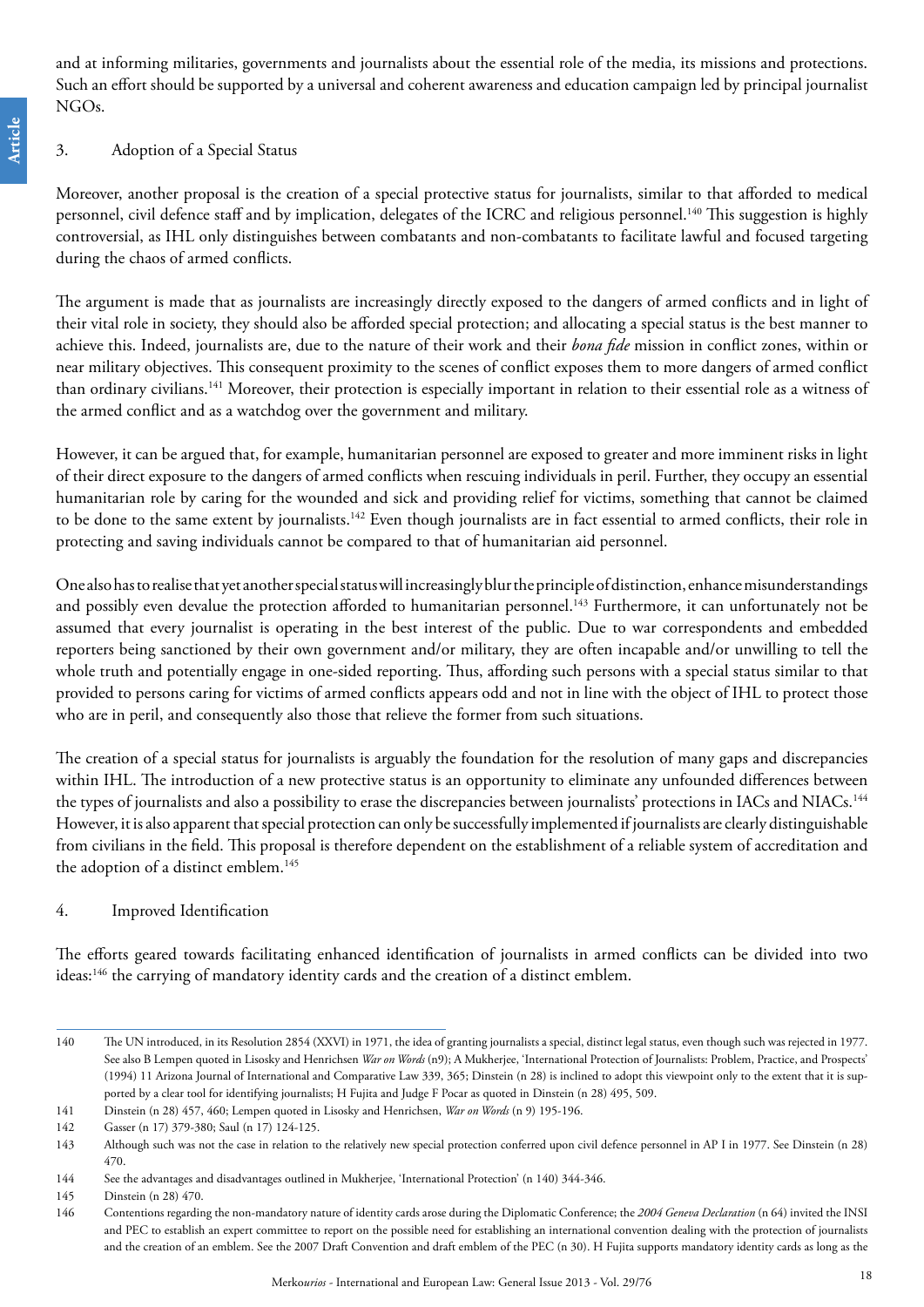Although IHL provides for the possibility of issuing and carrying an identity card under Article 79(3) AP I and determines such as mandatory for war correspondents, proposals have been made that this should become obligatory also for independent journalists. This is mainly founded on the belief that identity cards lead to better identification and consequently protection of journalists. Indeed, making the carrying of identity cards obligatory has the advantage that in case of arrest, all journalists can identify themselves as non-combatants and/or as persons accompanying the military to receive the respective humane treatment according to domestic law, human rights and IHL. This eliminates any uncertainties as to how journalists are to be treated upon arrest.<sup>147</sup>

However, it also has to be noted that in light of the increase of journalists being deliberately targeted and mistreated for their professional activities, identity cards can have detrimental effects, in particular the identifying of journalists as unwanted witnesses. Moreover, if identity cards become mandatory, journalists will be dependent on their issuance to be able to report from war zones. Dependence on the issuing authority possibly results in an arbitrary selection process of favourable media. Such a dependency on the government, military or any other authority is certainly not in the best interest of freedom of expression, infringes honest, balanced and informative reporting and contradicts the media's watchdog role.<sup>148</sup>

Further, if identity cards are only issued to official and full-time employed journalists, independent and freelance blogwriters will continue facing the same dangers and be protected by the same provisions as ordinary citizens, despite the similarly dangerous nature of their work. In the future, this may discourage highly valuable alternative and direct sources from exercising their essential function in society, which would be detrimental to a neutral and well-balanced media. In the same context, such a lack of protection may also have chilling effects on media-active citizens who are so far not considered occupational journalists but whose reports, stories, pictures and footage are often used by various media outlets. Nevertheless, legal protection other than that afforded to ordinary citizens is rather unrealistic, due to the fact that virtually any person can blog, publish information and pictures, and/or forward such to media outlets at any point. Although individuals may go to great (and dangerous) lengths to provide information, this does not qualify them as 'occupational journalists', who are obliged to do so by occupation and who hence deserve special protection.

Additionally, it has to be considered that any official identity card is of no value if the authority by which the journalist is captured does not formally recognise it. Thus, in order for an identity card to potentially protect journalists, the contracting government has to undertake an obligation to recognise these identities and to afford the according protections. This is especially important when considering that governments may not recognise foreign military or governments as credible issuing authorities.

The second suggestion focuses on the creation of a clearly visible and distinctive emblem. This is mainly supported by the PEC, which believes that the carrying of an emblem decreases journalists' deaths resulting from lack of identification and recognition.149 Overall, this brings about much of the same advantages and disadvantages as the mandatory carrying of identity cards. Naturally, the accidental targeting of journalists will decrease if they wear uniforms with a clearly visible and distinguishable emblem.

Contrarily, by becoming clearly identifiable, journalists are potentially put under even greater danger, especially in sight of the rise of deliberate attacks on this profession.150 Furthermore, 'mandatory' wearing of an emblem is contrary to the media's role as fourth estate and its perceived autonomy from the government and military, as it introduces a system of licensing.151 This raises further concerns about the possibility of misusing protective emblems and hence complicating the practical protection of journalists.152

loss of such does not result in the loss of status as civilian, as quoted in Dinstein (n 28) 469, 498-499.

<sup>147</sup> Mukherjee, 'Protection of Journalists under International Humanitarian Law' (n 5).

<sup>148</sup> Mukherjee, 'International Protection' (n 140) 366-367; see the Council of Europe's Committee of Ministers, Recommendation No R 96(4) of 3 May 1996, Principle 11. It would be necessary to establish one central authority that is equipped with the responsibility of issuing such cards.

<sup>149</sup> This was already proposed in the Draft UN Convention of 1975 and is also supported by H Fujita and to a certain extent by Judge F Pocar. See survey in Dinstein (n 28) 478; the PEC's 2007 Draft Convention envisages an orange circle with the words PRESS in black capital letters. PEC, 'Draft proposal for International Convention' (n 30); see also Lisosky and Henrichsen (n 15) 138-143.

<sup>150</sup> CPJ, INSI as well as numerous news stations argue against the use of emblems for exactly theses reasons; Dinstein (n 28) 479 cites Lady H Fox QC and Sir Judge K Keith QC; Kagan and Durham (n 4) 109; Lisosky and Henrichsen (n 15) 140-143; Saul (n 17) 125-126.

<sup>151</sup> Lisosky and Henrichsen, *War on Words* (n 9) 197.

<sup>152</sup> Dinstein (n 28) 465-467.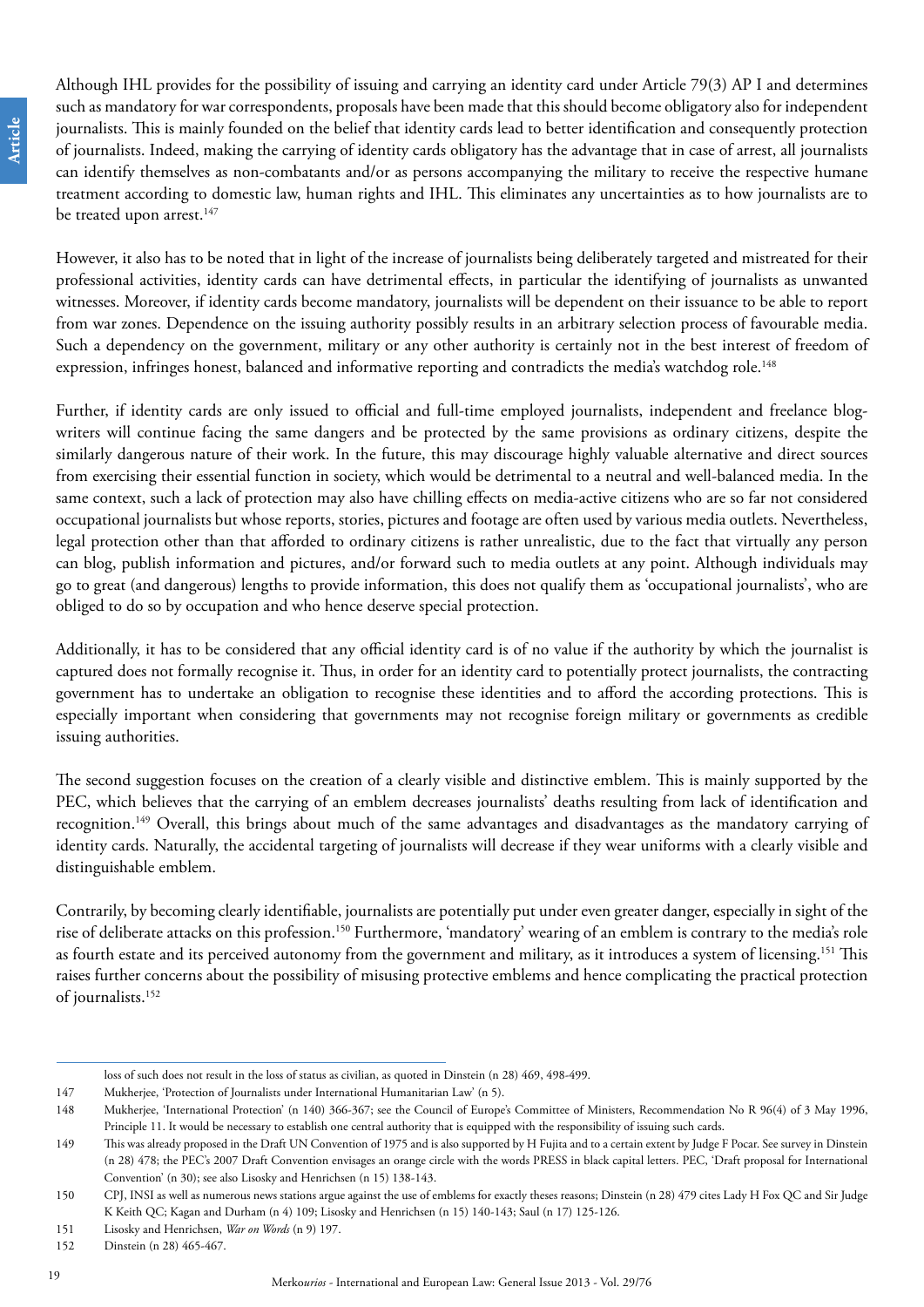The introduction of a special protective emblem is 'contingent on the adoption by States of an Additional Protocol to the Geneva Convention',<sup>153</sup> similar to AP III of 2005 introducing the Red Crystal emblem. It is questionable whether States are willing to ratify yet another AP, and it is even more doubtful whether it could ever reach universal application other than by evolving into customary international law over a substantive period of time.

Even if an emblem is introduced, the protection of journalists will not *per se* emanate from it but from their protection as civilians, as is the case with medical and religious personnel carrying distinct emblems. Failing to wear an emblem does not diminish protection, while wearing it does not enhance it *per se*. Thus, the benefits of a special and distinctive emblem are limited to the predictable decrease of indiscriminate and accidental attacks.

With regard to the proposal of making journalists more clearly identifiable, it has to be noted that this would certainly diminish misunderstandings as to who is a journalist. Direct participation, such as the mistaking of a camera for a weapon, the misjudging of investigative work for spying and the misinterpretation of private escorts as combatants, would no longer be mere discrepancies. However, neither of the proposals would be effective in cases of deliberate attacks on journalists. They also raise questions of whether both war correspondents and independent journalists should be equipped with the same identity card and emblem, and how they can be told apart with regard to POW status only being afforded to the former. For this proposal to become practicable and feasible, it has to be supplemented by an alternative suggestion for protection in case of deliberate attacks and has to be based on a clearly visible and identifiable distinction between different types of journalists until separate status is created.

#### 5. Incorporation as a War Crime under the Rome Statute

Another concrete and highly debated proposal is that of most notably Geoffrey Robertson QC, who is at the forefront of legal scholars and practitioners arguing that attacks on journalists should be specifically mentioned as a war crime under Articles 8(2)(b) and (c) Rome Statute ('RS') of the International Criminal Court ('ICC').154 These provisions recognise the illegality of attacking civilians not taking part in hostilities in IACs and NIACs respectively. In fact, the attacking of journalists who are protected as civilians is already a war crime in the body of IHL under Article 85(3)(e) AP I. However, Robertson argues that:

the deliberate murder of a journalist for reporting in a conflict zone should be a specific war crime. Of course, it is a crime to kill civilians, and journalists count as civilians. But they are not killed because they are civilians but because they are journalists.<sup>155</sup>

Article 8 RS does not refer to journalists in its list of war crimes and it is in fact a valuable argument that with the increasing importance of journalists in armed conflicts, a specific recognition of the unlawfulness of their targeting should be introduced. This argument gains importance when considering that since 1992, 587 deaths of journalists have never been investigated, prosecuted and/or punished and hence have resulted in complete impunity,<sup>156</sup> cumulating in roughly 62 per cent of the overall 954 journalists killed.157 If special protection in form of directly applicable protective measures is not possible, why not reduce the number of attacks on journalists by the deterring effect of international criminalisation?

It is arguable that regardless of a specific mentioning of attacks on journalists as a separate war crime in the RS, journalists are protected as civilians and hence indirectly included in Article 8 RS. This would result in the additional incorporation having more of a symbolic character than one actually resulting in separate investigation, prosecution and/or punishment. Nonetheless, the specific mentioning of attacking journalists as a crime will vest it with expressiveness, which certainly reinforces the interdiction and criminal nature of targeting journalists in armed conflicts, eliminating any justifications on the basis of misunderstanding. Why not resort to international criminal law to expressively outlaw attacks on journalists if such is not possible within the confines of IHL?

<sup>153</sup> ibid 465.

<sup>154</sup> He is joined by A Nicol and H Fujita. See Dinstein (n 28) 480; Robertson and Nicol (n 29).

<sup>155</sup> G Coughlan, 'Should killing journalists be a war crime?' *Radio Netherlands World Wide* (Hilversum, 2 September 2011) para 3 [<http://www.rnw.nl/international](http://www.rnw.nl/international-justice/article/should-killing-journalists-be-%20a-war-crime)[justice/article/should-killing-journalists-be- a-war-crime](http://www.rnw.nl/international-justice/article/should-killing-journalists-be-%20a-war-crime)> accessed 3 October 2012.

<sup>156 &#</sup>x27;587 Journalists Killed with Complete Impunity since 1992' (CPJ) [<http://www.cpj.org/killed/impunity.php](http://www.cpj.org/killed/impunity.php)> accessed 28 November 2012; Smyth (n 22). Naturally, in order to establish the actual legal classification of the death, a review of the cases by an official legal institution, rather than by a journalist NGO, is necessary.

<sup>157</sup> These do not only refer to journalists killed in armed conflicts. Also consult CPJ, *Getting Away with Murder, CPJ's Impunity Index,* 2012*;* UNESCO, 'Press Freedom' (n 16).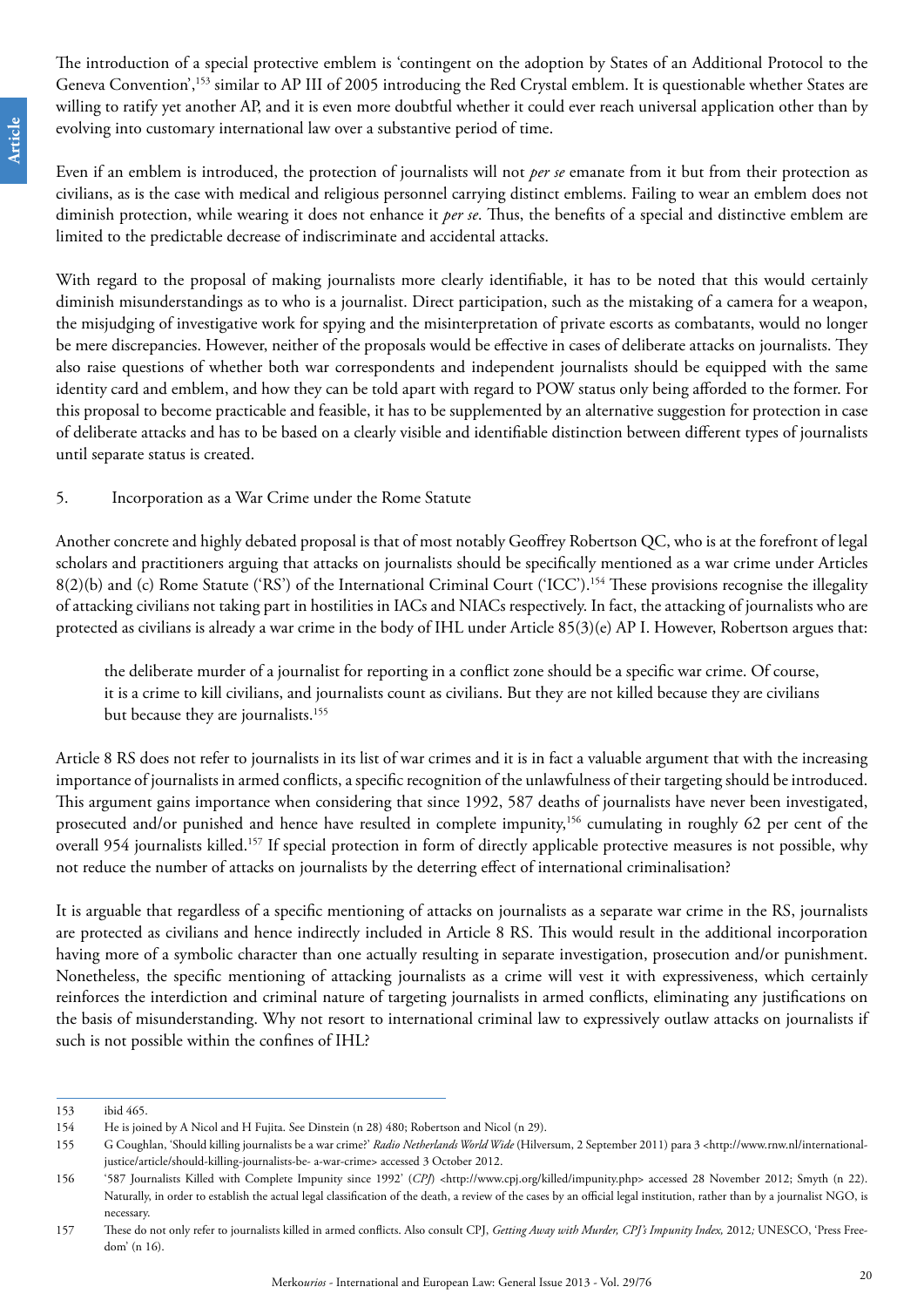By specifically mentioning journalists as a separate category, this would introduce a difference in the expressive *de jure* protections under IHL and international criminal law. Despite possibly leading to additional confusions on whether journalists are afforded special protection, it does not change the actual legal protections, but solely reinforces such under a separate legal regime. By supporting this with a coherent and universal awareness and education campaign, this could lead to greater understanding of the explicit criminal nature of attacking journalists.

However, it has to be noted that even if attacks on journalists are incorporated under Article 8 RS, doubts remain whether murders of individual journalists meet the threshold required for war crimes. The threshold is, according to Article 8(1) RS, that the act be committed 'as part of a plan or policy, or as part of a larger scale commission of such crimes'. Although the wording is accompanied by the term 'in particular', which indicates that this is not a strict requirement, the ICC has been focusing on large-scale cases and is unlikely to take into consideration a case concerning an isolated death of a journalist. This mostly eliminates incidental or individual attacks and primarily applies to those that are deliberate as well as repetitive, and/or part of a clear pattern. In relation to the fact that States Parties who have ratified the RS are under an obligation to prosecute those responsible for international crimes in national courts,<sup>158</sup> it appears that single and/or isolated casualties of journalists will in the future rather be adjudicated on a national level. In this regard, some States Parties to the RS have already created domestic legislation allowing for complementarity for the prosecution of RS crimes on a national level.<sup>159</sup> This emphasises the importance that national jurisdictions play in the protection of journalists.<sup>160</sup>

Additionally, and from a more logistical perspective, it is questionable whether the Assembly of States Parties to the ICC would be willing to re-negotiate the RS' provisions. The reaching of consensus at the Rome conference was highly difficult and a long process. Amending provisions within the RS would require yet another consensus or at least a two-thirds majority.<sup>161</sup> The prevalent controversies surrounding the issue of special protection of journalists would make such a majority difficult.

Finally, because it comes into play after journalists have been mistreated, attacked and even killed, this proposal certainly addresses the issue of omnipresent impunity. However, in relation to *de facto* physical protection, it can only be viewed as an additional tool with regard to its intended deterrent effect. It may be aimed at discouraging future attacks on journalists by explicitly stating their criminal nature, but actual enhanced physical protection is dependent on a complementary proposal.

#### 6. Advocacy, Mitigation and Education

Lisosky and Henrichsen propose a practical approach, namely to enhance journalists' protection by means of advocacy, mitigation and education.162 By 'advocate' they refer to collecting and disseminating data, putting increasing pressure on governments and international bodies to reduce impunity, creating a network of protection, exercising economic and financial pressure by tying the right to freedom of expression to aid from donor nations, and creating partnership organisations and international alliances for victim journalists.163 Some of these valuable ideas are already put into action by a variety of journalist NGOs, however, a more collective and unified effort to enhance universal recognition of the problem is needed to improve *de facto* implementation.

In relation to 'mitigate' they refer to proposals such as hostile environment training, trauma and psychological training, updated information intelligence between journalist agencies and the establishment of an information forum on crisis situations.<sup>164</sup> Many casualties occur due to lack of information, lack of knowledge or misbehaviour and it appears that training and better cooperation are crucial. Both could ensure that journalists are physically and mentally well prepared to operate under extreme circumstances, as well as sufficiently informed about the character of their missions, the environment they operate in and precarious conditions.

<sup>158</sup> See RS, preamble, para 6.

<sup>159</sup> See ie the United Kingdom's International Criminal Court Act 2001, 11 May 2001 (entered into force 1 September 2001) 2001 Chapter 17; Germany's *Gesetz zur Ausführung des Römischen Statuts des Internationalen Strafgerichtshofes* vom 17. Juli 1998, 21 June 2002 (published 28 June 2002), Bonn: Bundesgesetzblatt Jahrgang 2002 Teil I Nr. 41; the Netherlands' Rijkswet van 20 juni 2002 tot uitvoering van het Statuut van het Internationaal Strafhof en de tenuitvoerlegging van *zijn vonnissen*, Staatsblad (2002) 314.

<sup>160</sup> It also highlights the Prosecutor's positive approach to complementarity, encouraging 'genuine national proceedings', see ICC Office of the Prosecutor, 'Prosecutorial Strategy 2009-2012' (ICC, 1 February 2010) paras 16-17.

<sup>161</sup> RS, art 121.

<sup>162</sup> Lisosky and Henrichsen, *War on Words* (n 9) 178 ff.

<sup>163</sup> ibid 179-186.

<sup>164</sup> ibid 186-190.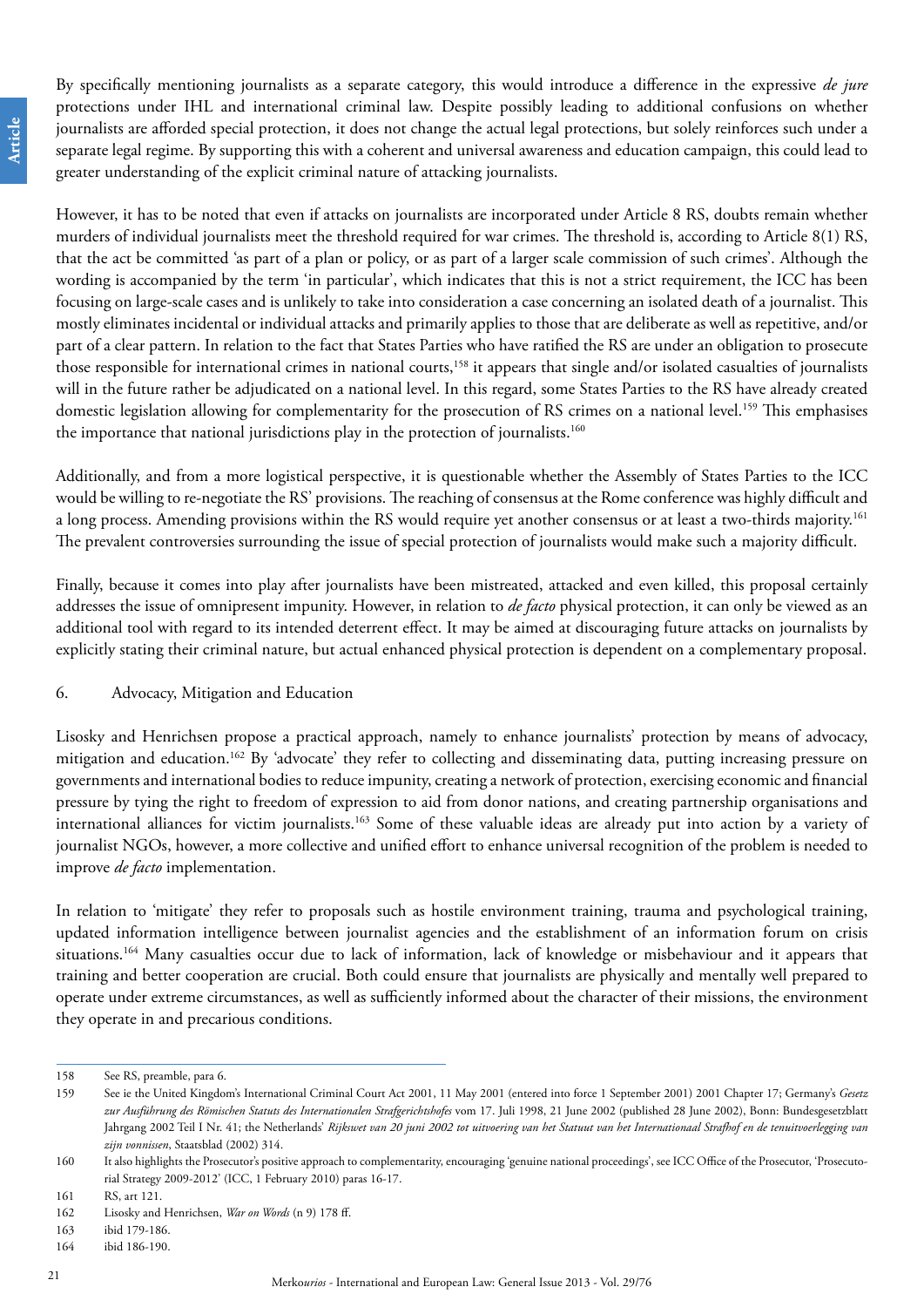Finally, under the term 'educate' Lisosky and Henrichsen summarise the proposals for a comprehensive media education program to educate society and military about the value and role of journalists as well as to train journalists on conflict theories. They further advance the idea of safety trainings as part of the education at journalism school.<sup>165</sup> These proposals would certainly result in a greater awareness and respect for journalists. Educating journalists in relation to armed conflicts and the applicable law could increasingly prevent casualties caused by recklessness or behaviour provoking adverse actions to their protective status.

This three-pronged strategy appears suitable as a practical approach to reducing *de facto* disrespect or lack of knowledge of IHL protections of journalists on a short, as well as long term. It may raise awareness of the illegality of attacking journalists and as a result possibly reduce prevalent impunity by means of transparency and pressure. However, it must also be stated that deliberate attacks on journalists not based on misunderstandings or misapprehension, are unlikely to be decreased with such a strategy and require additional means of protection.

To conclude, in relation to the proposals put forth by the international community, it is apparent that as Amit Mukherjee, Assistant Professor in Political Science, points out, the current approaches to advanced protection of journalists are 'disjointed' and 'without a clear focus'.<sup>166</sup> The proposals all constitute diverging yet complementary ideas and lack a combined and coherent effort to collectively protect journalists. Most proposals are dependent on each other and rather ineffective when introduced solely, and therefore, a coherent and universal effort is essential to the success of protecting journalists.

#### **VI. Recommendations and Conclusions**

As was elaborated on at the beginning of this article, media, and hence also journalists, occupy an essential role in society. They stand for human rights such as freedom of expression, they are witnesses to injustices worldwide and they function as a watchdog for governments and militaries misusing their power. This essential role is, however, increasingly endangered in armed conflicts by the rapidly changing nature of warfare, continuously rising demands of audiences and the growing fear of the power of media. Tight budgets of media organisations and highly partisan militaries and governments have aggravated the protection of journalists and exacerbated the conditions under which they operate in conflicts worldwide.

Due to recognition of the increasing threats and dangers that journalists face in armed conflicts, the topic of providing special protection for journalists has recently re-gained importance. The international community of legal scholars, practitioners, journalists and media NGOs has provided a variety of proposals on how to better safeguard journalists in the future. The majority of the proposals outlined are based on the idea that journalists are worthy of protection separate from that of civilians. These are, however, for the reasons mentioned above, difficult to realise, imply vast disadvantages and do not adequately address the ambiguities within IHL when implemented individually. In relation to improved *de jure* protection it is important to note that journalists do in fact enjoy the best legal protection they can, namely as civilians and in some cases additionally as POWs. Enhancing this protection could only be achieved by the creation of a special status and possibly a separate international (legal) document. However, this is rather unlikely to occur in the form of a binding text, at least in the near future. Focusing solely on enhanced legal protection does not address issues of better *de facto* protection, especially with regard to the common nature of deliberate attacks, misunderstandings about the media's role and ignorance or lack of knowledge of the law.

Thus, instead of adding yet another *de jure* provision on the protection of journalists, which is likely to be ignored or misunderstood in the same way, this article has identified a more practical hands-on approach, focusing on the immediate reduction of attacks and arrests on journalists, as most adequate. In this regard, Lisosky's and Henrichsen's proposal for increased and improved advocacy, mitigation and education appears to be a promising solution.

Therefore, the first recommendation is the creation of a universal, coherent and comprehensive awareness and education campaign. This should be led collectively by major journalist NGOs, news outlets, scholars and practitioners to educate governments, militaries and society about the role of the media, its benefits and how journalists ought to be protected in armed conflicts. Although this will certainly not eliminate all casualties, and especially not those that are deliberate, it will

165 ibid 190-194.

<sup>166</sup> Mukherjee, 'International Protection' (n 140) 346.